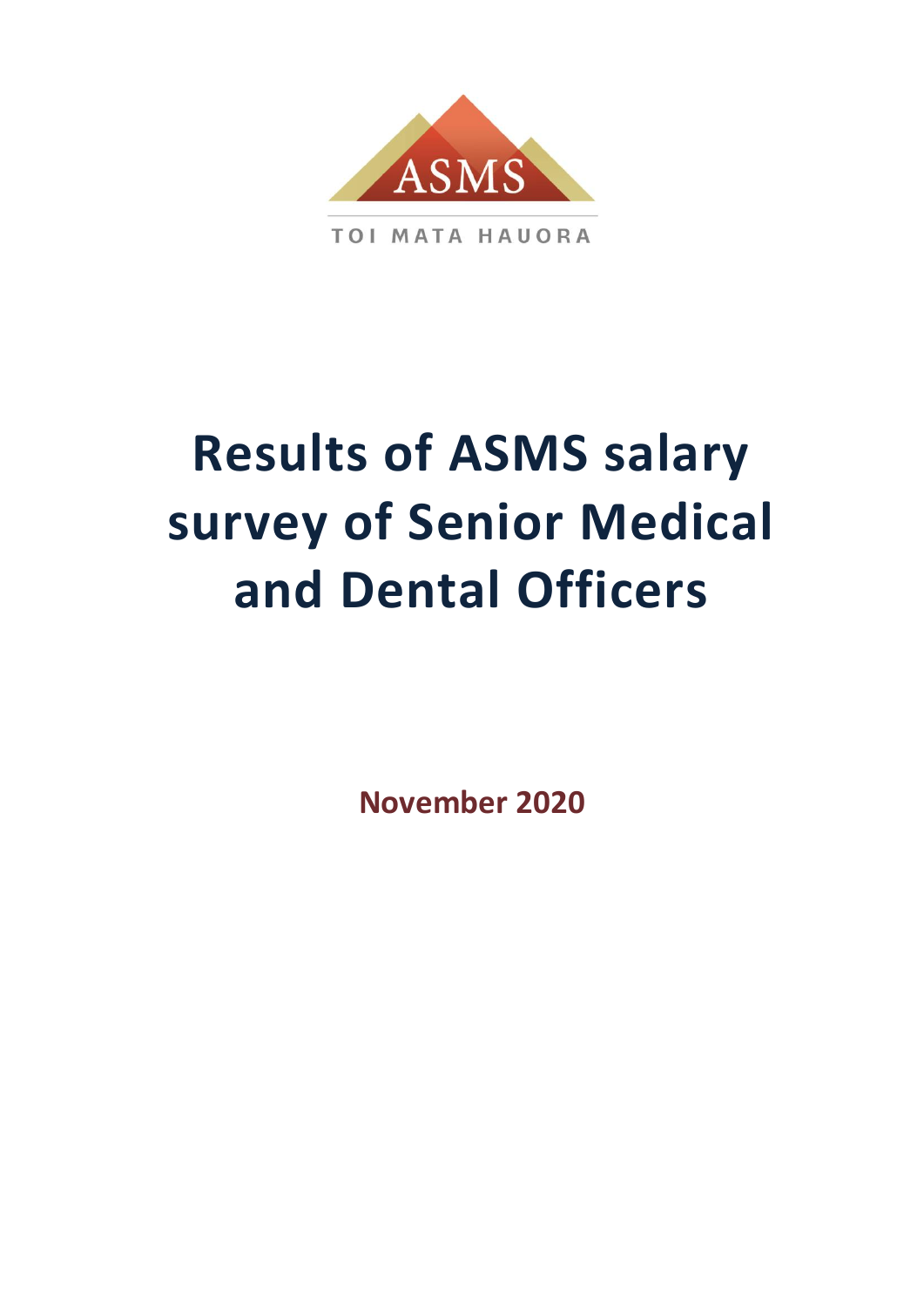## **TABLES**

| Table 1: |                                                                                            |  |
|----------|--------------------------------------------------------------------------------------------|--|
| Table 2: |                                                                                            |  |
| Table 3: |                                                                                            |  |
| Table 4: | Ranked average medical and dental officer salary per DHB including numbers of medical and  |  |
|          |                                                                                            |  |
| Table 5: |                                                                                            |  |
| Table 6: | Numbers of medical and dental officers on each salary step by gender and DHB 2020 12       |  |
| Table 7: | Combined specialist and medical/dental officer superannuation arrangements per DHB 2020 16 |  |
|          |                                                                                            |  |

## **FIGURES**

|           | Figure 1: Total numbers of specialists and medical and dental officers employed by DHBs 2006-2020 5 |  |
|-----------|-----------------------------------------------------------------------------------------------------|--|
| Figure 2: | Percentage change in numbers of specialists and medical and dental officers employed by DHBs        |  |
|           |                                                                                                     |  |
| Figure 3: | Summary of national average full time equivalent salaries for specialists and medical and dental    |  |
|           |                                                                                                     |  |
| Figure 4: | Percentage change in average specialist and medical and dental officer salary 2012-20208            |  |
| Figure 5: | Proportion of specialists and by gender on the top step of the salary scale from 2006-2020 13       |  |
| Figure 6: | Proportion of medical and dental officers and by gender on the top step of the salary scale from    |  |
|           |                                                                                                     |  |
| Figure 7: |                                                                                                     |  |
| Figure 8: | Total number and proportion of medical and dental officers by gender 2006-2020 15                   |  |
|           |                                                                                                     |  |

MMM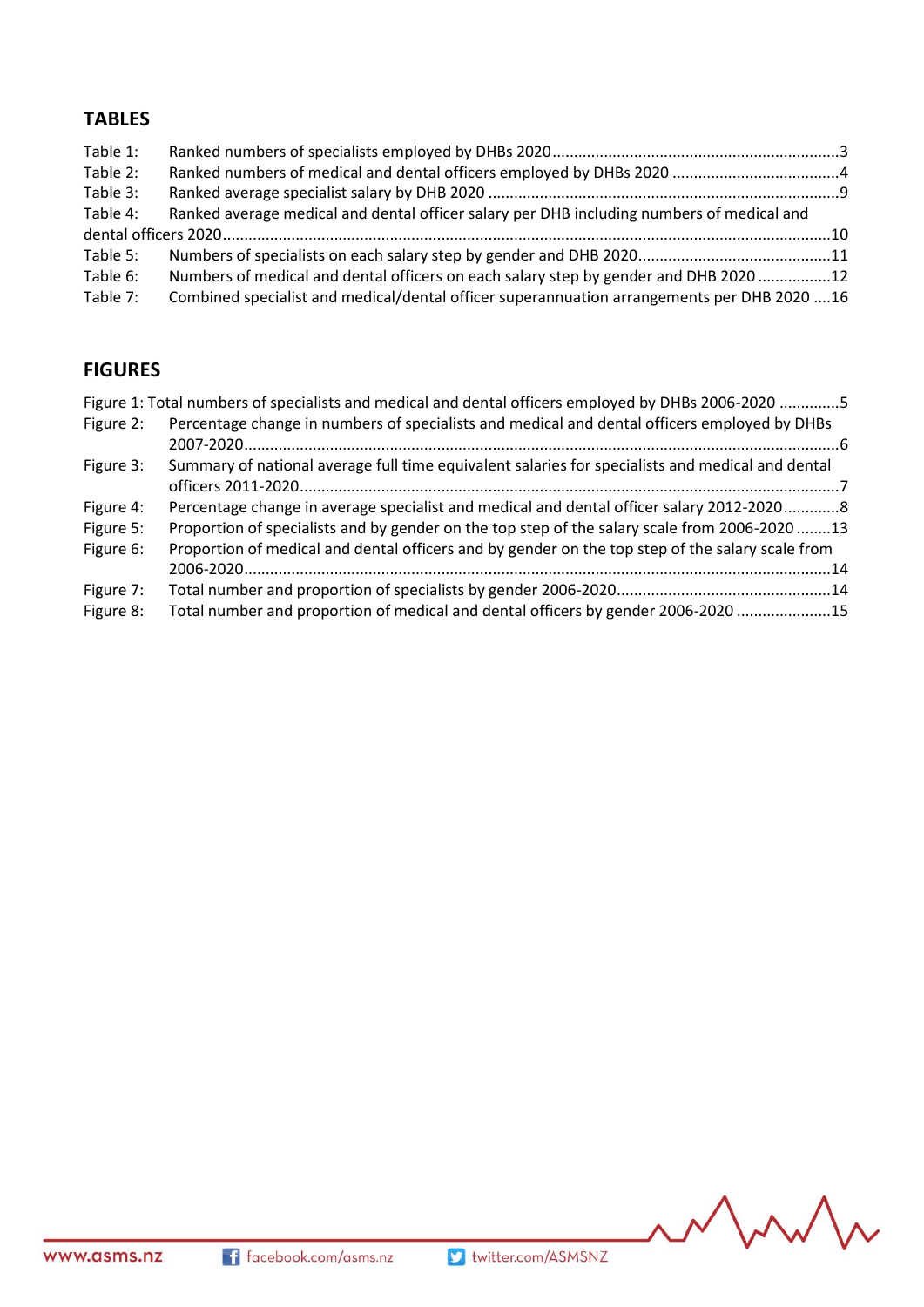## **INTRODUCTION**

The Association of Salaried Medical Specialists (ASMS) has been recording the salaries of specialists and medical and dental officers working at District Health Boards (DHBs) throughout the country since 1993. Information is requested from DHBs about the number of senior medical and dental staff on each step of the salary scale as at 1 July 2020, whether they are ASMS members or not. The salary steps are those derived from the 2017-2020 ASMS DHB Multi-Employer Collective Agreement (MECA). This survey reports on the current salary scales of the MECA that came into effect on 6 April 2020. The figures represent the number of people on each salary step rather than full-time equivalents (FTE) and do not take into account hours worked in excess of 40 hours per week, availability allowances and any other salary enhancements.

In addition to recording numbers of senior medical and dental staff per salary step, the survey requests a breakdown of these numbers by gender. This provides an insight into the gender composition of senior medical and dental staff by DHB, as well as allowing ASMS to track changes in this regard since the data became available more than 10 years ago.

Finally, the survey requests information on the superannuation schemes currently used by senior medical and dental staff. There are three categories in this section; the number receiving an employer contribution under the Government Superannuation Fund (GSF) or the National Provident Fund (NPF) which closed to new members in 1992, the number receiving a contribution under the DHB MECA Clause 17.2 and those who receive an employer contribution in some other way.

## **KEY FINDINGS**

As at 1 July 2020, there were 5239 specialists and 488 medical and dental officers employed across New Zealand's DHBs, with a total senior medical workforce of 5727 people. These figures represent a 3.6% increase in specialist numbers and a 6% decrease in medical and dental officer numbers compared with the previous year. Of these, 3148 (60.1%) of specialists were male and 2091 (39.9%) were female. This represents an increase in the number of male specialists of 1.5% and an increase in the number of female specialists of 6.85% compared with 2019. For medical and dental officers, 251 (51.4%) were male and 237 (48.6%) were female. This represents a decrease in the number of male medical and dental officers of 10% and a decrease in the number of females of 2.1% compared with 2019.

The figures report an increase in the average specialist salary of 1.3% to \$214,616 and an increase in the average medical and dental officer salary of 2.5% to \$163,271 compared with the previous year.

The highest average salary for specialists was recorded at Wairarapa DHB (\$236,171 n=20), and the lowest this year at Hutt Valley DHB (\$211,712 n=168). The lowest average salary for medical officers was in 2020 at Auckland DHB (\$145,022 n=126).

In 2020, 35.4% (n=1852) of all specialists were on the top step of the salary scale compared with 33.7% (n=1704) in 2019. In terms of the gender composition of the top step, 27 % (n=498) were female and 73% (n=1354) male. For medical and dental officers, 39% (n=192) were on the top step, comprised of 46% (n=88) females and 54% (n=104) males. For both specialists and medical and dental officers, the majority were on the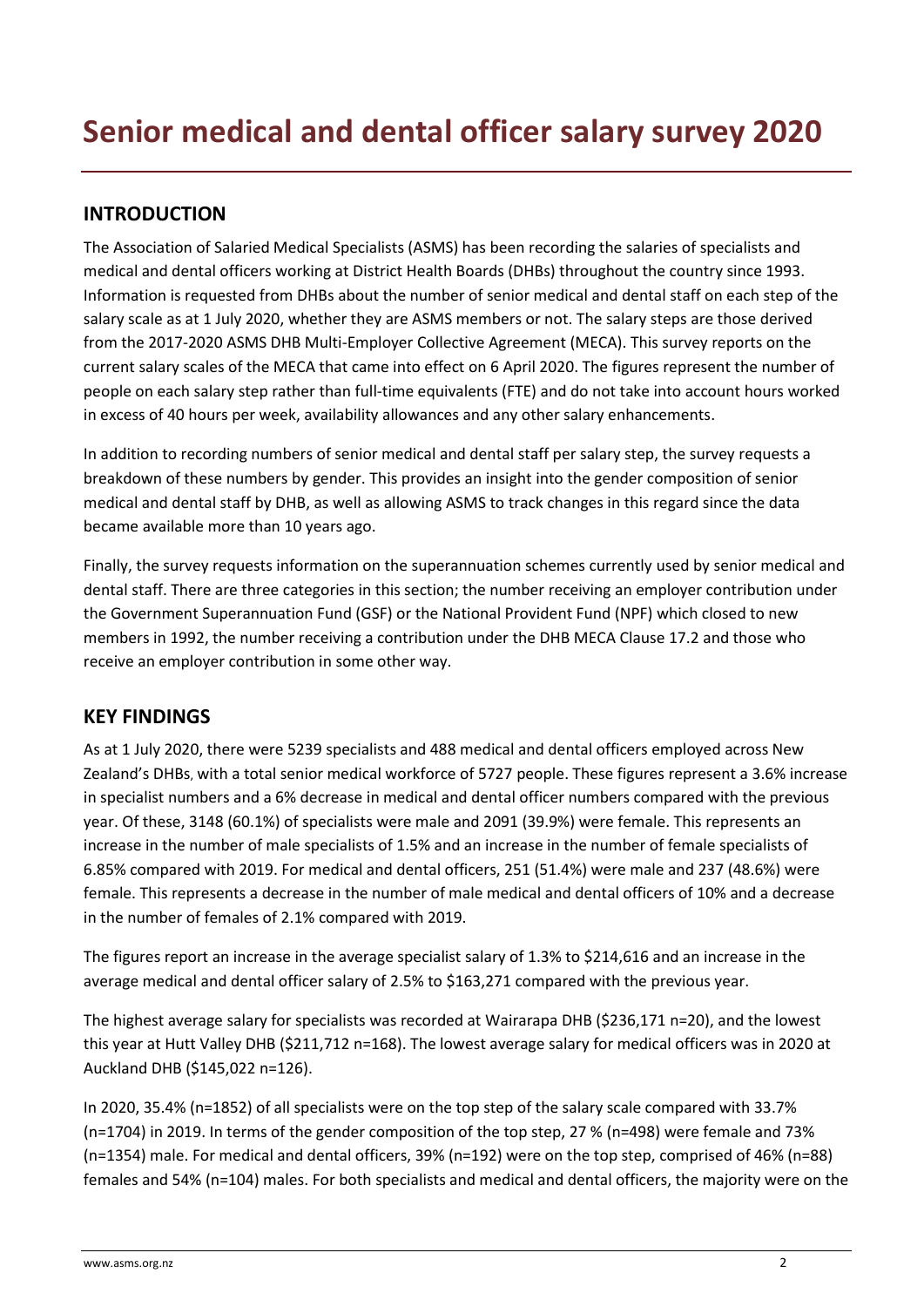top step, with the second largest grouping of specialists being on Step 9 (513 individuals). The second largest grouping of medical and dental officers was on step 1 (77 individuals).

## **RESULTS**

Table 1 presents the distribution of specialists by DHB. Auckland DHB remains the largest employer of specialists, followed by Canterbury and Counties Manukau. This year Whanganui and West Coast DHBs have the lowest number of specialists in the country both having fewer than 50 specialists.

<span id="page-3-0"></span>**Table 1: Ranked numbers of specialists employed by DHBs 2020**

| <b>DHB</b>              | 2020 |
|-------------------------|------|
| <b>Auckland</b>         | 1021 |
| Canterbury              | 635  |
| <b>Counties Manukau</b> | 574  |
| Waitemata               | 488  |
| <b>Capital Coast</b>    | 408  |
| Waikato                 | 377  |
| Southern                | 319  |
| <b>Bay of Plenty</b>    | 220  |
| <b>Hutt Valley</b>      | 168  |
| <b>MidCentral</b>       | 159  |
| <b>Hawkes Bay</b>       | 150  |
| <b>Northland</b>        | 147  |
| Nelson-Marlborough      | 136  |
| <b>Taranaki</b>         | 123  |
| <b>Lakes</b>            | 105  |
| <b>Tairawhiti</b>       | 57   |
| <b>South Canterbury</b> | 52   |
| Whanganui               | 47   |
| <b>West Coast</b>       | 33   |
| Wairarapa               | 20   |
| <b>Totals</b>           | 5239 |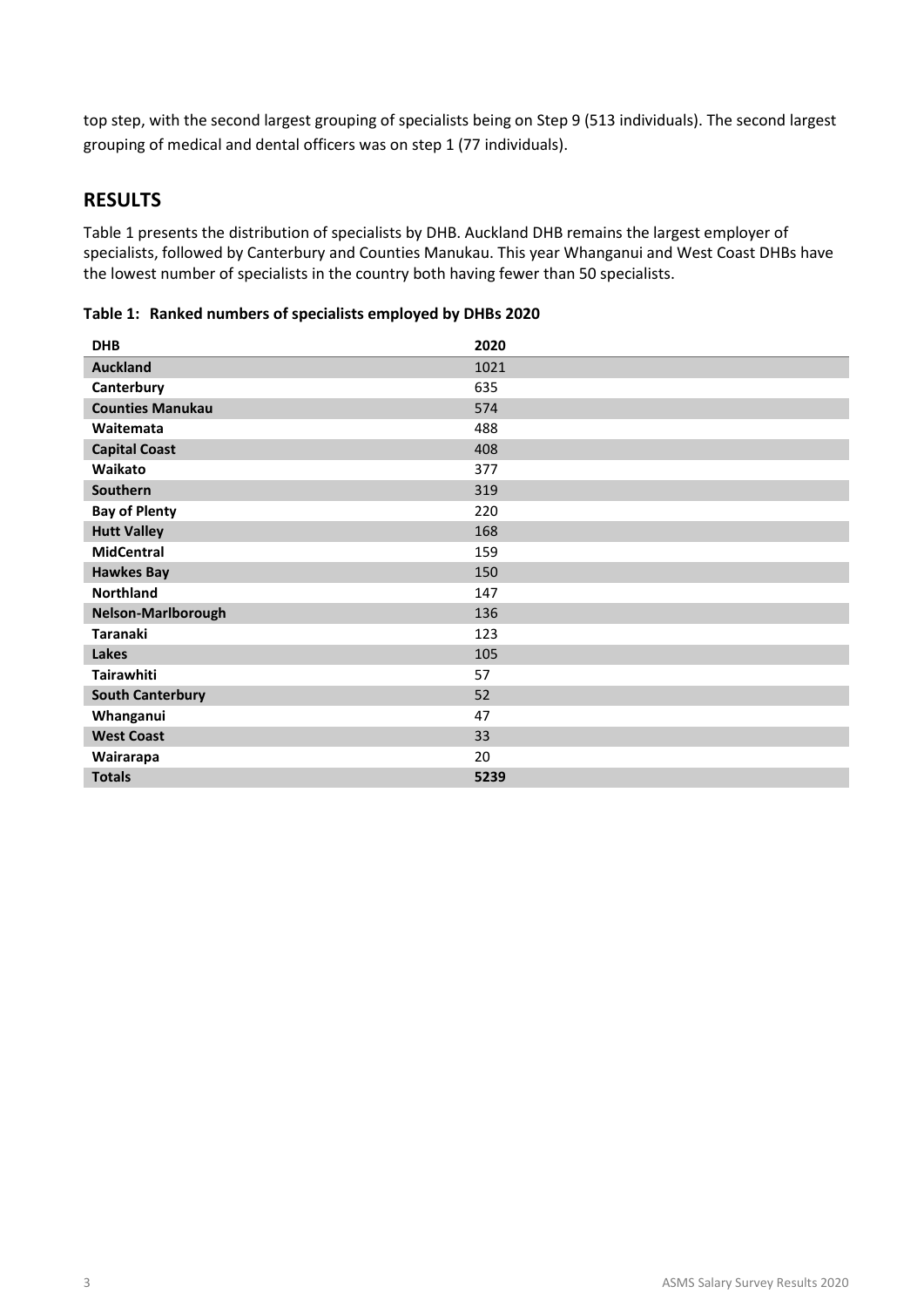Table 2 presents the distribution of medical and dental officers according to DHB. Auckland, Waitemata and Waikato have the largest numbers of medical and dental officers with Wairarapa and Tairawhiti having the lowest numbers.

| <b>DHB</b>              | 2020           |
|-------------------------|----------------|
| <b>Auckland</b>         | 126            |
| Waitemata               | 78             |
| Waikato                 | 44             |
| Canterbury              | 44             |
| <b>Counties Manukau</b> | 34             |
| Northland               | 31             |
| <b>Bay of Plenty</b>    | 22             |
| <b>Taranaki</b>         | 17             |
| Southern                | 17             |
| <b>Hawkes Bay</b>       | 14             |
| Nelson-Marlborough      | 12             |
| <b>MidCentral</b>       | 11             |
| <b>Hutt Valley</b>      | $\,8\,$        |
| <b>Capital Coast</b>    | 8              |
| Lakes                   | 6              |
| <b>West Coast</b>       | 5              |
| Whanganui               | $\overline{4}$ |
| <b>South Canterbury</b> | 4              |
| Tairawhiti              | $\overline{2}$ |
| Wairarapa               | $\mathbf{1}$   |
| <b>Total</b>            | 488            |

<span id="page-4-0"></span>

|  | Table 2: Ranked numbers of medical and dental officers employed by DHBs 2020 |  |  |  |  |
|--|------------------------------------------------------------------------------|--|--|--|--|
|--|------------------------------------------------------------------------------|--|--|--|--|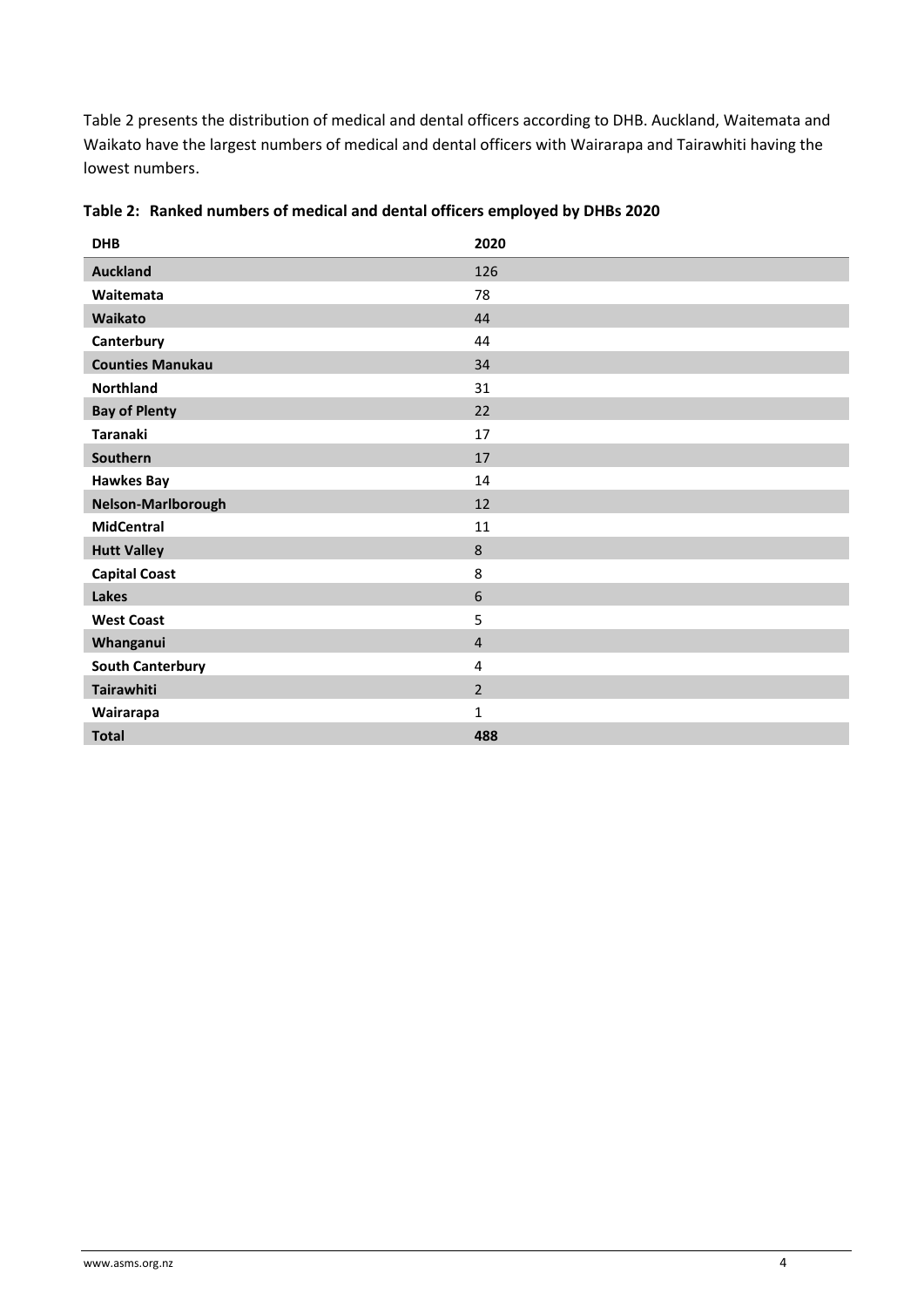Figure 1 shows how total numbers of both specialists and medical and dental officers have changed over the past 13 years, with Figure 2 displaying the year-on-year percentage change in these total numbers across all DHBs. This year saw a 3.6% increase in the number of specialists which is In line with other percentage increases in recent years.



<span id="page-5-0"></span>**Figure 1: Total numbers of specialists and medical and dental officers employed by DHBs 2006-2020**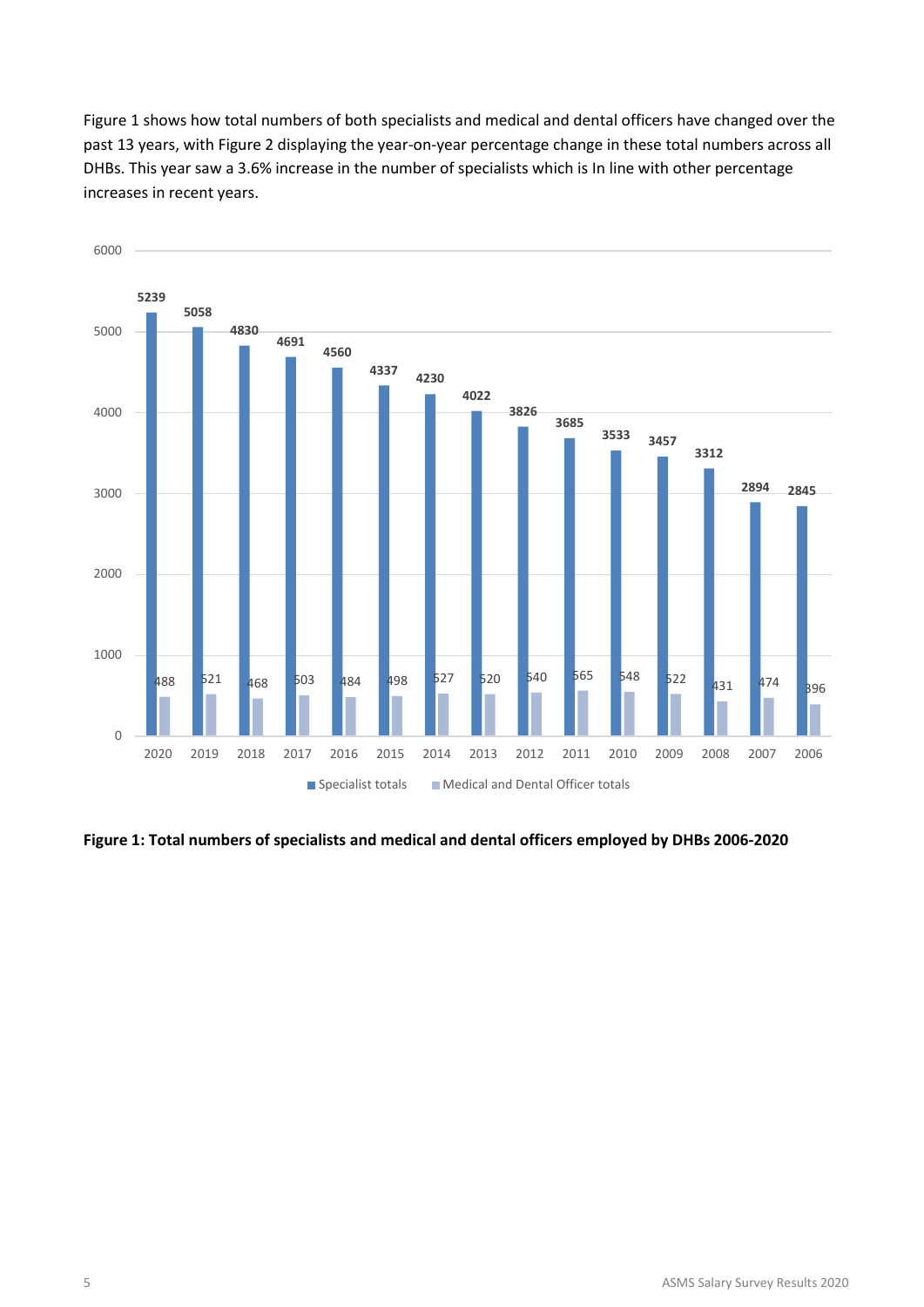

### <span id="page-6-0"></span>**Figure 2: Percentage change in numbers of specialists and medical and dental officers employed by DHBs 2007-2020**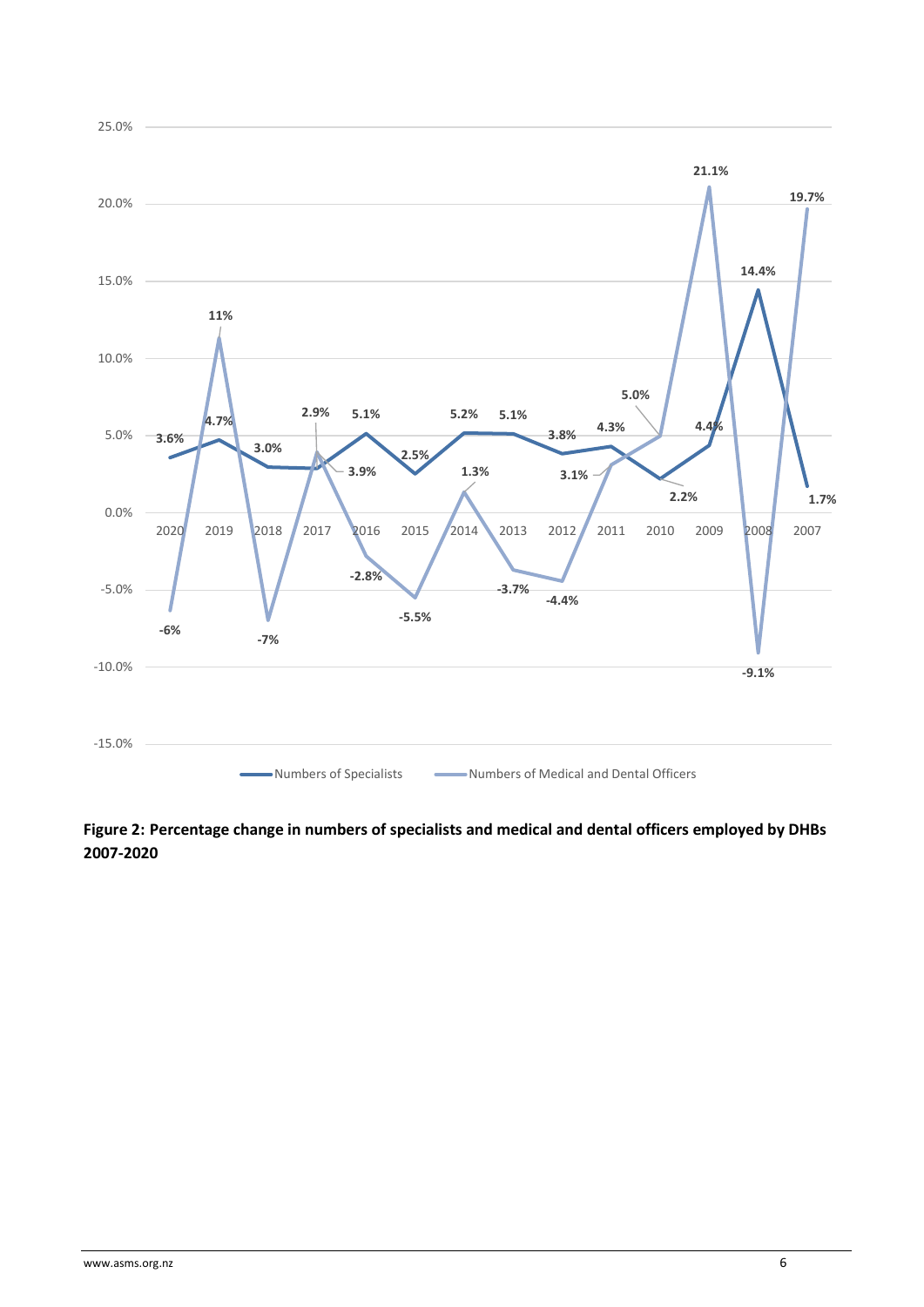

Figure 3 describes trends in average full-time equivalent specialist and medical and dental officer salaries over the past nine years, with Figure 4 exploring the percentage change in average salary from 2012.

<span id="page-7-0"></span>**Figure 3: Summary of national average full time equivalent salaries for specialists and medical and dental officers 2011-2020**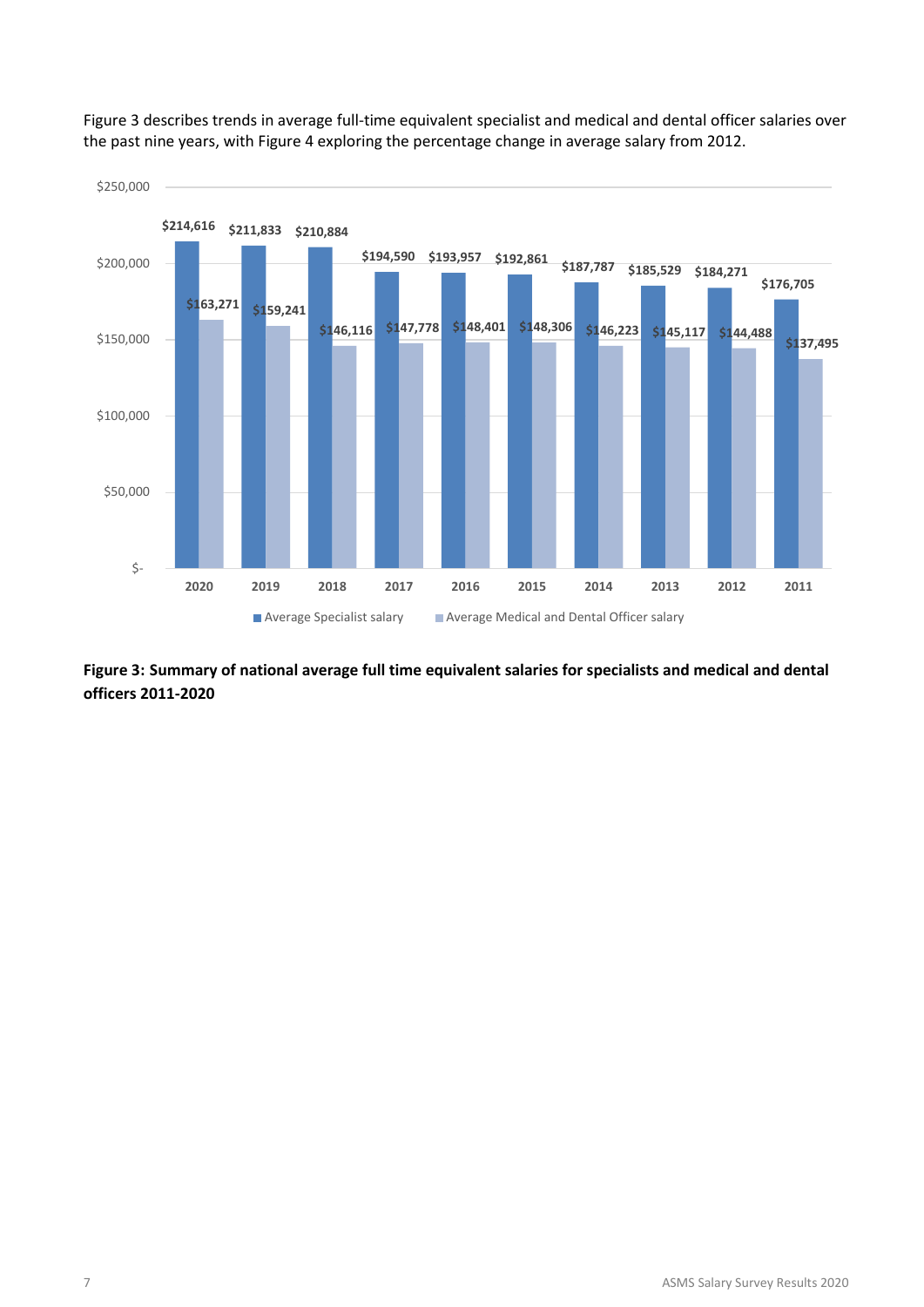

<span id="page-8-0"></span>**Figure 4: Percentage change in average specialist and medical and dental officer salary 2012-2020**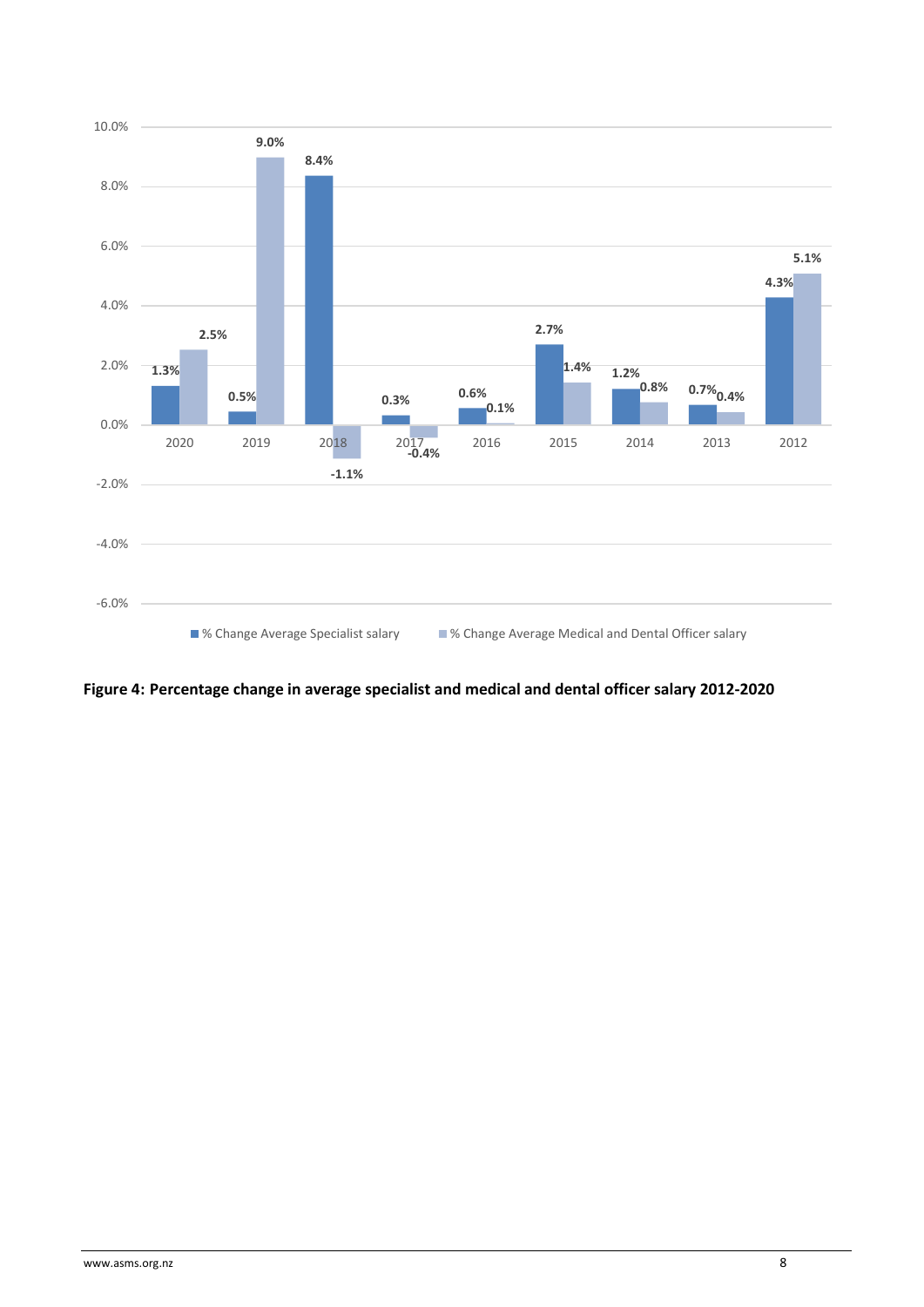Table 3 presents the ranked average salaries of specialists according to DHB. Table 4 presents the same figures for medical and dental officers.

| <b>DHB</b>              | <b>Total average salary</b> | <b>Specialists per DHB</b> |
|-------------------------|-----------------------------|----------------------------|
| Wairarapa               | \$236,171                   | 20                         |
| Whanganui               | \$230,186                   | 47                         |
| <b>Tairawhiti</b>       | \$228,875                   | 57                         |
| Nelson-Marlborough      | \$223,176                   | 136                        |
| <b>Northland</b>        | \$222,633                   | 147                        |
| <b>West Coast</b>       | \$220,738                   | 33                         |
| Lakes                   | \$218,835                   | 105                        |
| <b>Auckland</b>         | \$218,188                   | 1021                       |
| <b>Taranaki</b>         | \$217,909                   | 123                        |
| <b>South Canterbury</b> | \$217,269                   | 52                         |
| Southern                | \$217,157                   | 319                        |
| <b>MidCentral</b>       | \$216,876                   | 159                        |
| <b>Capital Coast</b>    | \$216,515                   | 408                        |
| <b>Hawke's Bay</b>      | \$216,022                   | 150                        |
| Waitemata               | \$215,879                   | 488                        |
| <b>Bay of Plenty</b>    | \$214,875                   | 220                        |
| <b>Counties Manukau</b> | \$214,597                   | 574                        |
| Canterbury              | \$212,669                   | 635                        |
| Waikato                 | \$212,570                   | 377                        |
| <b>Hutt Valley</b>      | \$211,712                   | 168                        |

#### <span id="page-9-0"></span>**Table 3: Ranked average specialist salary by DHB 2020**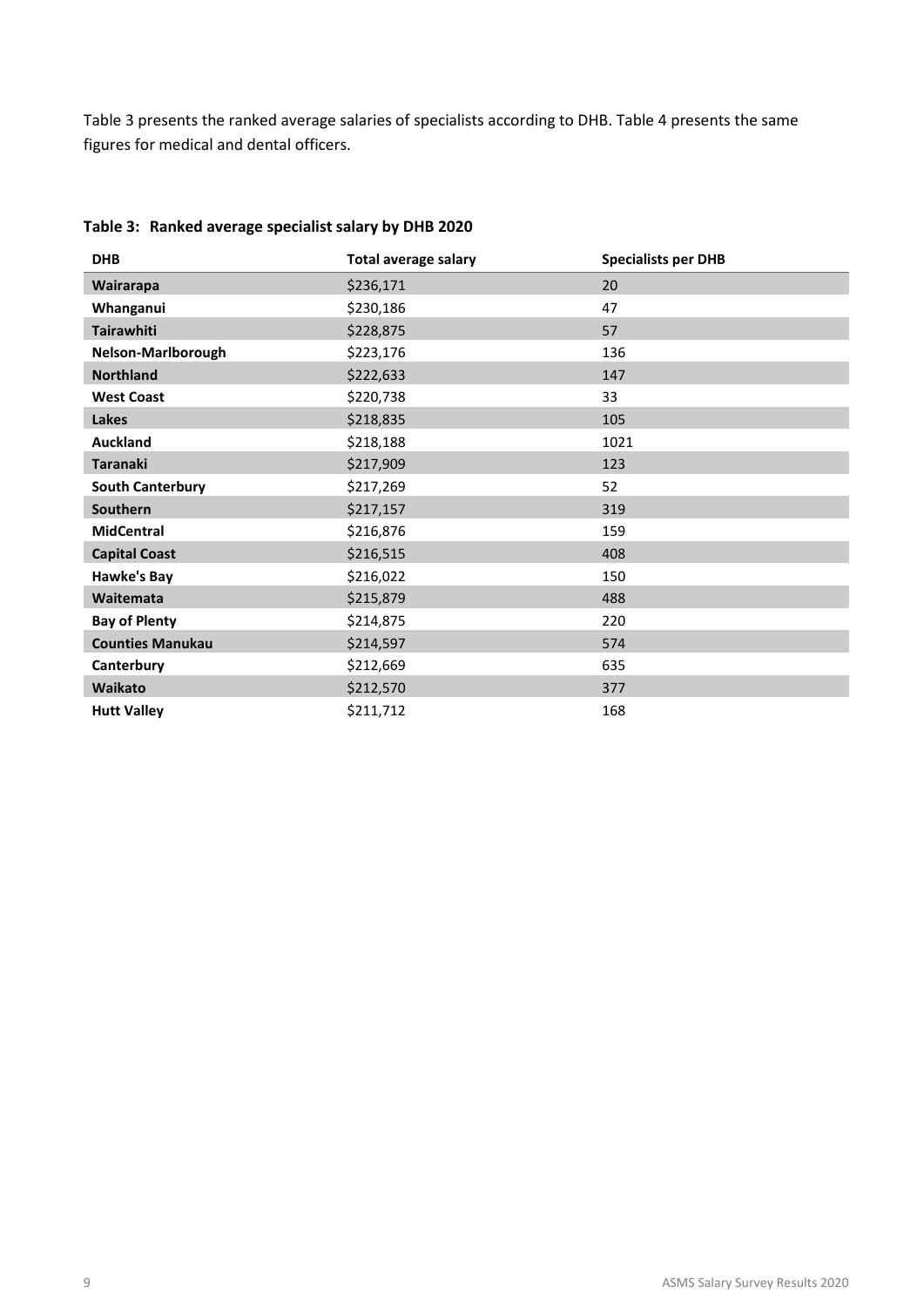| <b>DHB</b>              | <b>Total average salary</b> | <b>Medical and dental officers per DHB</b> |
|-------------------------|-----------------------------|--------------------------------------------|
| Wairarapa               | ****                        | $\mathbf{1}$                               |
| <b>West Coast</b>       | \$189,800                   | 5                                          |
| <b>Capital Coast</b>    | \$189,163                   | 8                                          |
| Nelson-Marlborough      | \$187,500                   | 12                                         |
| <b>MidCentral</b>       | \$182,940                   | 11                                         |
| Hawke's Bay             | \$179,713                   | 14                                         |
| <b>Bay of Plenty</b>    | \$177,604                   | 22                                         |
| <b>Hutt Valley</b>      | \$176,621                   | 8                                          |
| Whanganui               | \$176,003                   | $\overline{4}$                             |
| <b>South Canterbury</b> | \$173,502                   | 4                                          |
| Waikato                 | \$171,486                   | 44                                         |
| Northland               | \$168,059                   | 31                                         |
| Southern                | \$166,095                   | 17                                         |
| <b>Tairawhiti</b>       | \$166,000                   | $\overline{2}$                             |
| Waitemata               | \$165,093                   | 78                                         |
| Canterbury              | \$164,907                   | 44                                         |
| <b>Counties Manukau</b> | \$163,569                   | 34                                         |
| Lakes                   | \$159,824                   | 6                                          |
| <b>Taranaki</b>         | \$158,253                   | 17                                         |
| <b>Auckland</b>         | \$145,022                   | 126                                        |

<span id="page-10-0"></span>**Table 4: Ranked average medical and dental officer salary per DHB including numbers of medical and dental officers 2020**

Table 5 and 6 present a detailed breakdown of where specialists and medical and dental officers are placed on their respective salary scales according to gender and how this varies by DHB. The final rows present the gender totals, national totals and the percentage of females and males on each of the salary steps.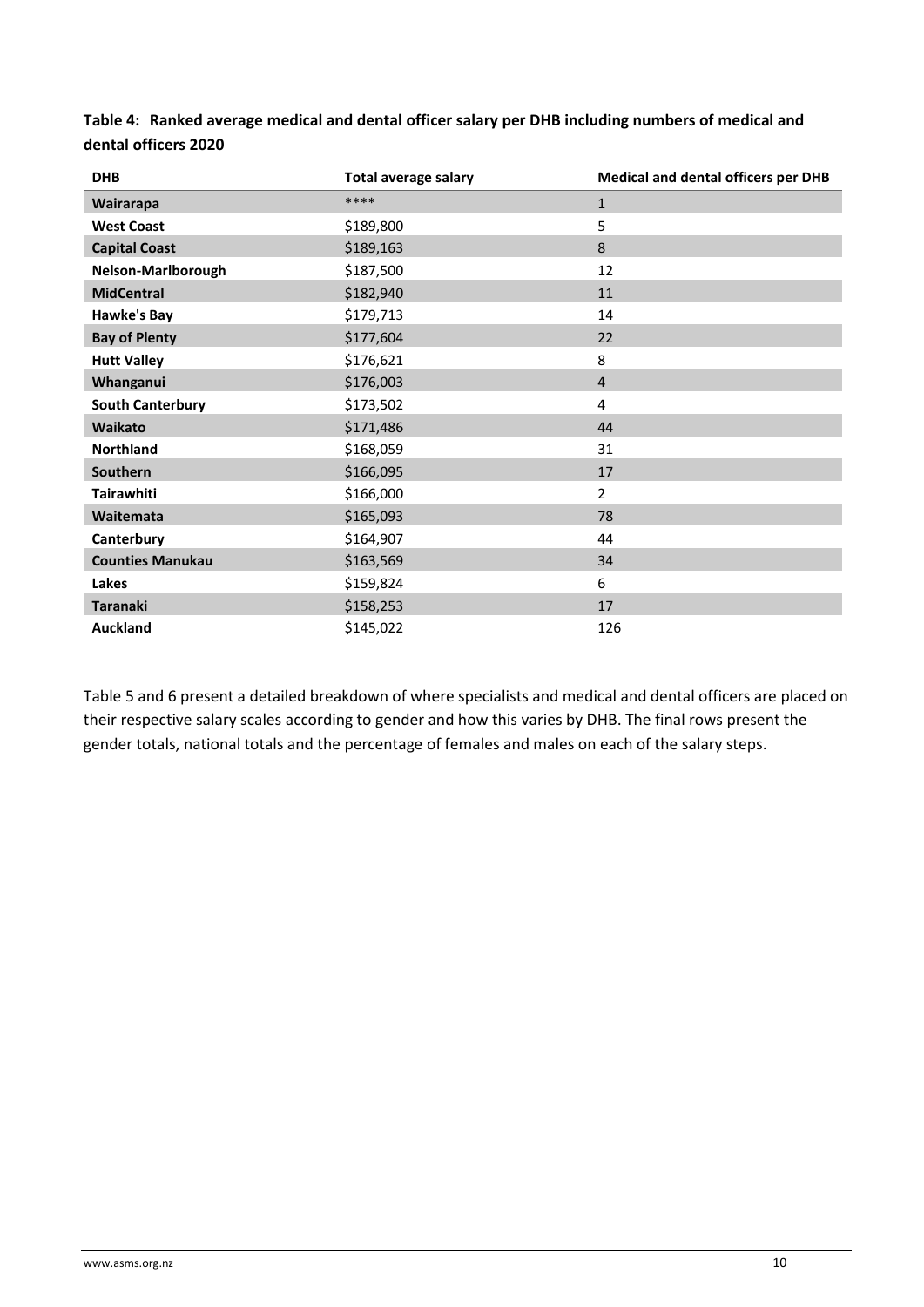## <span id="page-11-0"></span>**Table 5: Numbers of specialists on each salary step by gender and DHB 2020**

| $\overline{7}$<br>38<br>6<br>6<br>3<br>6<br>3<br>5<br>$\mathbf 0$<br>$\mathbf 0$<br>Northland<br>Males<br>4<br>4<br>4<br>0<br>0<br>3<br>$\overline{7}$<br>6<br>$\overline{2}$<br>3<br>3<br>Females<br>24<br>3<br>$\mathbf{1}$<br>$\mathbf{1}$<br>2<br>3<br>$\overline{2}$<br>0<br>$\mathbf{1}$<br>$\overline{7}$<br>$\overline{7}$<br>5<br>$\overline{7}$<br>62<br>9<br>5<br>6<br>9<br>3<br>3<br>$\mathbf{1}$<br><b>TOTAL</b><br>14<br>9<br>0<br>$\overline{7}$<br>5<br>Waitemata<br>Males<br>122<br>15<br>14<br>9<br>9<br>28<br>9<br>12<br>10<br>23<br>$\overline{7}$<br>5<br>10<br>5<br>48<br>13<br>$\overline{7}$<br>9<br>9<br>8<br>Females<br>10<br>12<br>24<br>13<br>10<br>10<br>12<br>13<br>20<br>27<br>21<br>23<br><b>TOTAL</b><br>170<br>19<br>21<br>14<br>52<br>22<br>20<br>32<br>13<br>17<br>17<br>268<br>23<br>20<br>12<br>17<br>29<br>17<br>17<br>25<br>9<br>10<br>Auckland<br>Males<br>16<br>60<br>17<br>11<br>21<br>17<br>21<br>25<br>20<br>25<br>19<br>Females<br>131<br>24<br>27<br>49<br>21<br>30<br>20<br>20<br>44<br>44<br>29<br>38<br>42<br>47<br>37<br>50<br>29<br>29<br><b>TOTAL</b><br>399<br>43<br>109<br>50<br>31<br>20<br>10<br>$\overline{7}$<br>$\overline{7}$<br>14<br><b>Counties Manukau</b><br>Males<br>122<br>17<br>12<br>14<br>33<br>28<br>9<br>10<br>11<br>13<br>9<br>9<br>Females<br>51<br>12<br>13<br>9<br>41<br>13<br>20<br>15<br>14<br>11<br>10<br>10<br>10<br>173<br>25<br>25<br>18<br><b>TOTAL</b><br>32<br>26<br>19<br>23<br>74<br>41<br>29<br>25<br>23<br>17<br>24<br>90<br>9<br>13<br>25<br>9<br>15<br>12<br>Waikato<br>Males<br>14<br>11<br>11<br>8<br>13<br>10<br>10<br>9<br>17<br>$\overline{7}$<br>$\overline{7}$<br>$\overline{7}$<br>5<br>Females<br>6<br>5<br>9<br>15<br>10<br>3<br>6<br>8<br>9<br>4<br><b>TOTAL</b><br>107<br>21<br>17<br>16<br>18<br>20<br>15<br>40<br>19<br>18<br>13<br>21<br>18<br>21<br>13<br><b>Bay of Plenty</b><br>Males<br>62<br>4<br>4<br>5<br>7<br>$\overline{7}$<br>10<br>5<br>6<br>5<br>6<br>3<br>3<br>8<br>4<br>$\overline{2}$<br>5<br>$\overline{7}$<br>$\overline{7}$<br>Females<br>15<br>4<br>$\mathbf{1}$<br>10<br>4<br>4<br>6<br>6<br>$\overline{2}$<br>6<br>$\overline{2}$<br><b>TOTAL</b><br>77<br>$\overline{7}$<br>8<br>5<br>12<br>20<br>9<br>10<br>11<br>12<br>10<br>5<br>14<br>6<br>14<br>37<br>$\overline{2}$<br>3<br>$\mathbf 1$<br>3<br>6<br>3<br>$\mathbf{1}$<br>$\mathbf 1$<br>$\mathbf 1$<br>$\overline{2}$<br>$\mathbf{1}$<br>4<br>$\mathbf{1}$<br>$\mathbf{1}$<br>Lakes<br>Males<br>12<br>0<br>$\mathbf{1}$<br>$1\,$<br>$\overline{2}$<br>$\overline{2}$<br>$\overline{2}$<br>$\overline{2}$<br>$\overline{2}$<br>3<br>$\overline{2}$<br>0<br>4<br>$1\,$<br>4<br>Females<br>$\overline{2}$<br>$\overline{2}$<br>3<br>$\overline{2}$<br>5<br>8<br>6<br>3<br>5<br>5<br>5<br><b>TOTAL</b><br>49<br>4<br>2<br>$\overline{4}$<br>3<br>$\overline{2}$<br>3<br>3<br>0<br>0<br>3<br>0<br>Tairawhiti<br>Males<br>23<br>4<br>0<br>0<br>1<br>0<br>0<br>5<br>$\overline{2}$<br>$\mathbf 1$<br>$\overline{2}$<br>$\mathbf{1}$<br>$\mathbf{1}$<br>0<br>0<br>$1\,$<br>$1\,$<br>0<br>$\mathbf{1}$<br>0<br>0<br>Females<br>0<br>5<br>5<br>$\mathbf 1$<br>$\mathbf 1$<br>$\mathbf 1$<br>$\mathbf 1$<br>$\mathbf 0$<br><b>TOTAL</b><br>28<br>4<br>4<br>$\overline{4}$<br>0<br>0<br>0<br>3<br>$\overline{2}$<br>3<br>$\overline{2}$<br>3<br>$\overline{2}$<br>$\mathbf{1}$<br>$\overline{2}$<br>35<br>6<br>4<br>$\mathbf{1}$<br>4<br>3<br>$\mathbf{1}$<br>Taranaki<br>Males<br>11<br>3<br>$\mathbf{1}$<br>3<br>3<br>5<br>$\mathbf 0$<br>$\overline{4}$<br>$\mathbf 1$<br>$\overline{2}$<br>$\overline{2}$<br>$\mathbf 1$<br>$\mathbf 1$<br>10<br>$\mathbf{1}$<br>6<br>Females<br>9<br>5<br>$\overline{2}$<br>7<br>3<br>3<br>3<br>$\overline{2}$<br><b>TOTAL</b><br>45<br>3<br>6<br>6<br>9<br>4<br>16<br>7<br>$\overline{2}$<br>$\overline{7}$<br>5<br>$\mathbf 1$<br>7<br>$\overline{2}$<br>$\overline{2}$<br>41<br>4<br>4<br>10<br>$\mathbf{1}$<br>6<br>$\overline{4}$<br><b>Hawkes Bay</b><br>Males<br>$\overline{7}$<br>3<br>3<br>$\overline{2}$<br>5<br>0<br>4<br>6<br>4<br>4<br>4<br>4<br>$\mathbf{1}$<br>0<br>0<br>Females<br>$\mathbf 2$<br>10<br>7<br>9<br>5<br>5<br>11<br>3<br><b>TOTAL</b><br>48<br>4<br>$\overline{4}$<br>11<br>16<br>11<br>4<br>$\overline{2}$<br>5<br>$\overline{2}$<br>$\overline{2}$<br>$\overline{2}$<br>$\mathbf 1$<br>0<br>$\mathbf{1}$<br>0<br>20<br>0<br>$\mathbf{1}$<br>0<br>0<br>Whanganui<br>Males<br>0<br>$\mathbf 1$<br>$\overline{2}$<br>3<br>$1\,$<br>0<br>1<br>0<br>$\mathbf{1}$<br>$1\,$<br>$1\,$<br>0<br>0<br>0<br>0<br>0<br>Females<br><b>TOTAL</b><br>23<br>6<br>3<br>2<br>1<br>3<br>4<br>2<br>$\mathbf{1}$<br>$\mathbf{1}$<br>0<br>0<br>0<br>1<br>0<br><b>MidCentral</b><br>3<br>5<br>5<br>51<br>3<br>$\mathbf{1}$<br>4<br>6<br>9<br>9<br>6<br>6<br>6<br>$1\,$<br>$\mathbf{1}$<br>Males<br>9<br>3<br>$\overline{2}$<br>$\overline{2}$<br>2<br>0<br>3<br>8<br>3<br>2<br>2<br>$\mathbf 1$<br>3<br>$\overline{2}$<br>$\mathbf{1}$<br>Females<br>5<br>6<br>$\overline{7}$<br>8<br>$\overline{2}$<br><b>TOTAL</b><br>60<br>3<br>4<br>9<br>17<br>12<br>8<br>6<br>9<br>3<br>13<br>0<br>$\mathbf{1}$<br>0<br>0<br>0<br>0<br>0<br>0<br>0<br>0<br>0<br>0<br>Wairarapa<br>Males<br>0<br>0<br>$\overline{2}$<br>0<br>$\overline{2}$<br>0<br>0<br>$\mathbf{1}$<br>0<br>0<br>$\mathbf{1}$<br>0<br>0<br>0<br>0<br>0<br>0<br>Females<br><b>TOTAL</b><br>15<br>0<br>$\mathbf{1}$<br>1<br>0<br>0<br>$\mathbf{1}$<br>0<br>2<br>0<br>0<br>0<br>0<br>0<br>0<br>Hutt<br>36<br>4<br>6<br>6<br>0<br>5<br>4<br>7<br>3<br>6<br>8<br>6<br>$\overline{4}$<br>3<br>5<br>Males<br>5<br>4<br>5<br>14<br>3<br>5<br>1<br>0<br>4<br>2<br>5<br>5<br>6<br>4<br>2<br>Females<br>$\overline{7}$<br>11<br>9<br>8<br><b>TOTAL</b><br>50<br>11<br>1<br>5<br>8<br>10<br>13<br>12<br>8<br>5<br>10<br>5<br>Capital & Coast<br>99<br>12<br>12<br>6<br>9<br>18<br>20<br>12<br>5<br>16<br>4<br>5<br>6<br>4<br>Males<br>$\overline{7}$<br>$\overline{7}$<br>9<br>8<br>$\overline{7}$<br>45<br>13<br>10<br>6<br>12<br>12<br>6<br>12<br>15<br>6<br>Females<br><b>TOTAL</b><br>144<br>19<br>18<br>22<br>12<br>30<br>32<br>21<br>13<br>22<br>16<br>20<br>12<br>11<br>16<br><b>Nelson Marlborough</b><br>46<br>3<br>2<br>9<br>$\overline{2}$<br>$\mathbf{1}$<br>12<br>3<br>2<br>3<br>$\mathbf{1}$<br>0<br>2<br>0<br>Males<br>0<br>$\overline{\mathbf{c}}$<br>16<br>0<br>0<br>3<br>5<br>0<br>8<br>$\mathbf{1}$<br>5<br>4<br>3<br>3<br>0<br>0<br>Females<br>3<br>$\overline{2}$<br>12<br>$\overline{7}$<br>$\mathbf{1}$<br>20<br>4<br>$\overline{7}$<br>5<br>4<br>3<br>$\overline{2}$<br>0<br><b>TOTAL</b><br>62<br>4<br>West Coast<br>Males<br>10<br>2<br>1<br>0<br>0<br>2<br>0<br>2<br>0<br>0<br>0<br>0<br>0<br>1<br>1<br>5<br>$\mathbf 1$<br>0<br>0<br>0<br>$\mathbf{1}$<br>$1\,$<br>0<br>0<br>2<br>0<br>0<br>$\overline{2}$<br>$\mathbf{1}$<br>Females<br>1<br><b>TOTAL</b><br>15<br>$\overline{2}$<br>$\overline{2}$<br>0<br>3<br>3<br>0<br>0<br>$\mathbf{1}$<br>3<br>0<br>2<br>0<br>0<br>$\overline{2}$<br>Males<br>142<br>20<br>16<br>10<br>16<br>14<br>32<br>18<br>27<br>20<br>6<br>14<br>15<br>11<br>13<br>Canterbury<br>Females<br>45<br>15<br>14<br>6<br>15<br>43<br>9<br>14<br>14<br>14<br>23<br>13<br>4<br>16<br>16<br>30<br><b>TOTAL</b><br>187<br>35<br>16<br>20<br>29<br>75<br>27<br>41<br>36<br>20<br>28<br>31<br>34<br>26<br>South Canterbury<br>16<br>4<br>$\overline{2}$<br>$\overline{2}$<br>$\overline{2}$<br>0<br>0<br>$\mathbf 1$<br>Males<br>$\mathbf{1}$<br>0<br>$\mathbf{1}$<br>$\overline{2}$<br>$\mathbf{1}$<br>$\mathbf{1}$<br>$\overline{2}$<br>5<br>0<br>0<br>$\mathsf 0$<br>0<br>0<br>$\mathbf{1}$<br>0<br>4<br>$\mathbf 1$<br>$\mathbf 1$<br>$\mathbf 1$<br>$\overline{2}$<br>$\overline{2}$<br>0<br>Females<br><b>TOTAL</b><br>21<br>4<br>2<br>$\overline{2}$<br>3<br>$\mathbf{1}$<br>$1\,$<br>$\overline{2}$<br>3<br>3<br>$\overline{2}$<br>$\mathbf{1}$<br>0<br>6<br>$\mathbf 1$<br>5<br>5<br>$\overline{7}$<br>83<br>9<br>9<br>8<br>5<br>$\overline{7}$<br>14<br>$\overline{7}$<br>$\overline{4}$<br>0<br>Southern<br>Males<br>18<br>12<br>$\overline{7}$<br>$\overline{7}$<br>Females<br>34<br>5<br>5<br>$\overline{7}$<br>$\overline{4}$<br>13<br>12<br>$\overline{2}$<br>$\overline{7}$<br>$\overline{7}$<br>5<br>7<br>4<br>10<br>9<br>9<br><b>TOTAL</b><br>117<br>14<br>16<br>15<br>31<br>19<br>17<br>14<br>21<br>14<br>9<br>$\overline{4}$<br>162<br>126<br>112<br>109<br>270<br>187<br>119<br>126<br>111<br>88<br><b>Gender Totals</b><br>Males n<br>1,354<br>115<br>111<br>80<br>78<br>%<br>63.5<br>56.0<br>56.0<br>55.3<br>53.2<br>52.6<br>62.5<br>46.9<br>48.9<br>54.8<br>49.6<br>44.2<br>42.8<br>48.4<br>73.1<br>93<br>99<br>88<br>88<br>101<br>243<br>104<br>113<br>107<br>Females n<br>498<br>112<br>135<br>116<br>111<br>83<br>%<br>44.0<br>26.9<br>36.5<br>44.0<br>44.7<br>46.8<br>47.4<br>37.5<br>53.1<br>51.1<br>45.2<br>50.4<br>55.8<br>57.2<br>51.6<br><b>National Total</b><br>255<br>225<br>200<br>197<br>216<br>513<br>299<br>254<br>227<br>230<br>224<br>199<br>187<br>1,852<br>161 | <b>DHB</b> | 15 | 14 | 13 | 12 | 11 | 10 | 9 | 8 | 7 | 6 | 5 | 4 | з | $\overline{2}$ | 1 |
|---------------------------------------------------------------------------------------------------------------------------------------------------------------------------------------------------------------------------------------------------------------------------------------------------------------------------------------------------------------------------------------------------------------------------------------------------------------------------------------------------------------------------------------------------------------------------------------------------------------------------------------------------------------------------------------------------------------------------------------------------------------------------------------------------------------------------------------------------------------------------------------------------------------------------------------------------------------------------------------------------------------------------------------------------------------------------------------------------------------------------------------------------------------------------------------------------------------------------------------------------------------------------------------------------------------------------------------------------------------------------------------------------------------------------------------------------------------------------------------------------------------------------------------------------------------------------------------------------------------------------------------------------------------------------------------------------------------------------------------------------------------------------------------------------------------------------------------------------------------------------------------------------------------------------------------------------------------------------------------------------------------------------------------------------------------------------------------------------------------------------------------------------------------------------------------------------------------------------------------------------------------------------------------------------------------------------------------------------------------------------------------------------------------------------------------------------------------------------------------------------------------------------------------------------------------------------------------------------------------------------------------------------------------------------------------------------------------------------------------------------------------------------------------------------------------------------------------------------------------------------------------------------------------------------------------------------------------------------------------------------------------------------------------------------------------------------------------------------------------------------------------------------------------------------------------------------------------------------------------------------------------------------------------------------------------------------------------------------------------------------------------------------------------------------------------------------------------------------------------------------------------------------------------------------------------------------------------------------------------------------------------------------------------------------------------------------------------------------------------------------------------------------------------------------------------------------------------------------------------------------------------------------------------------------------------------------------------------------------------------------------------------------------------------------------------------------------------------------------------------------------------------------------------------------------------------------------------------------------------------------------------------------------------------------------------------------------------------------------------------------------------------------------------------------------------------------------------------------------------------------------------------------------------------------------------------------------------------------------------------------------------------------------------------------------------------------------------------------------------------------------------------------------------------------------------------------------------------------------------------------------------------------------------------------------------------------------------------------------------------------------------------------------------------------------------------------------------------------------------------------------------------------------------------------------------------------------------------------------------------------------------------------------------------------------------------------------------------------------------------------------------------------------------------------------------------------------------------------------------------------------------------------------------------------------------------------------------------------------------------------------------------------------------------------------------------------------------------------------------------------------------------------------------------------------------------------------------------------------------------------------------------------------------------------------------------------------------------------------------------------------------------------------------------------------------------------------------------------------------------------------------------------------------------------------------------------------------------------------------------------------------------------------------------------------------------------------------------------------------------------------------------------------------------------------------------------------------------------------------------------------------------------------------------------------------------------------------------------------------------------------------------------------------------------------------------------------------------------------------------------------------------------------------------------------------------------------------------------------------------------------------------------------------------------------------------------------------------------------------------------------------------------------------------------------------------------------------------------------------------------------------------------------------------------------------------------------------------------------------------------------------------------------------------------------------------------------------------------------------------------------------------------------------------------------------------------------------------------------------------------------------------------------------------------------------------------------------------------------------------------------------------------------------------------------------------------------------------------------------------------------------------------------------------------------------------------------------------------------------------------------------------------------------------------------------------------------------------------------------------------------------------------------------------------------------------------------------------------------------------------------------------------------------------------------------------------------------------------------------------------------------------------------------------------------------------------------------------------------------------------------------------------------------------------------------------------------------------------------------------------------------------------------------------------------------------------------------------------------------------------------------------------------------------------------------------------------------------------------------------------------------------------------------------------------------------------------------------------------------------------------------------------------------------------------------------------------------------------------------------------------------------------|------------|----|----|----|----|----|----|---|---|---|---|---|---|---|----------------|---|
|                                                                                                                                                                                                                                                                                                                                                                                                                                                                                                                                                                                                                                                                                                                                                                                                                                                                                                                                                                                                                                                                                                                                                                                                                                                                                                                                                                                                                                                                                                                                                                                                                                                                                                                                                                                                                                                                                                                                                                                                                                                                                                                                                                                                                                                                                                                                                                                                                                                                                                                                                                                                                                                                                                                                                                                                                                                                                                                                                                                                                                                                                                                                                                                                                                                                                                                                                                                                                                                                                                                                                                                                                                                                                                                                                                                                                                                                                                                                                                                                                                                                                                                                                                                                                                                                                                                                                                                                                                                                                                                                                                                                                                                                                                                                                                                                                                                                                                                                                                                                                                                                                                                                                                                                                                                                                                                                                                                                                                                                                                                                                                                                                                                                                                                                                                                                                                                                                                                                                                                                                                                                                                                                                                                                                                                                                                                                                                                                                                                                                                                                                                                                                                                                                                                                                                                                                                                                                                                                                                                                                                                                                                                                                                                                                                                                                                                                                                                                                                                                                                                                                                                                                                                                                                                                                                                                                                                                                                                                                                                                                                                                                                                                                                                                                                                                                                                                                                                                                                                                                                                                                                                                                                                                                                                                                                                                                                                                                                                                                                                                                           |            |    |    |    |    |    |    |   |   |   |   |   |   |   |                |   |
|                                                                                                                                                                                                                                                                                                                                                                                                                                                                                                                                                                                                                                                                                                                                                                                                                                                                                                                                                                                                                                                                                                                                                                                                                                                                                                                                                                                                                                                                                                                                                                                                                                                                                                                                                                                                                                                                                                                                                                                                                                                                                                                                                                                                                                                                                                                                                                                                                                                                                                                                                                                                                                                                                                                                                                                                                                                                                                                                                                                                                                                                                                                                                                                                                                                                                                                                                                                                                                                                                                                                                                                                                                                                                                                                                                                                                                                                                                                                                                                                                                                                                                                                                                                                                                                                                                                                                                                                                                                                                                                                                                                                                                                                                                                                                                                                                                                                                                                                                                                                                                                                                                                                                                                                                                                                                                                                                                                                                                                                                                                                                                                                                                                                                                                                                                                                                                                                                                                                                                                                                                                                                                                                                                                                                                                                                                                                                                                                                                                                                                                                                                                                                                                                                                                                                                                                                                                                                                                                                                                                                                                                                                                                                                                                                                                                                                                                                                                                                                                                                                                                                                                                                                                                                                                                                                                                                                                                                                                                                                                                                                                                                                                                                                                                                                                                                                                                                                                                                                                                                                                                                                                                                                                                                                                                                                                                                                                                                                                                                                                                                           |            |    |    |    |    |    |    |   |   |   |   |   |   |   |                |   |
|                                                                                                                                                                                                                                                                                                                                                                                                                                                                                                                                                                                                                                                                                                                                                                                                                                                                                                                                                                                                                                                                                                                                                                                                                                                                                                                                                                                                                                                                                                                                                                                                                                                                                                                                                                                                                                                                                                                                                                                                                                                                                                                                                                                                                                                                                                                                                                                                                                                                                                                                                                                                                                                                                                                                                                                                                                                                                                                                                                                                                                                                                                                                                                                                                                                                                                                                                                                                                                                                                                                                                                                                                                                                                                                                                                                                                                                                                                                                                                                                                                                                                                                                                                                                                                                                                                                                                                                                                                                                                                                                                                                                                                                                                                                                                                                                                                                                                                                                                                                                                                                                                                                                                                                                                                                                                                                                                                                                                                                                                                                                                                                                                                                                                                                                                                                                                                                                                                                                                                                                                                                                                                                                                                                                                                                                                                                                                                                                                                                                                                                                                                                                                                                                                                                                                                                                                                                                                                                                                                                                                                                                                                                                                                                                                                                                                                                                                                                                                                                                                                                                                                                                                                                                                                                                                                                                                                                                                                                                                                                                                                                                                                                                                                                                                                                                                                                                                                                                                                                                                                                                                                                                                                                                                                                                                                                                                                                                                                                                                                                                                           |            |    |    |    |    |    |    |   |   |   |   |   |   |   |                |   |
|                                                                                                                                                                                                                                                                                                                                                                                                                                                                                                                                                                                                                                                                                                                                                                                                                                                                                                                                                                                                                                                                                                                                                                                                                                                                                                                                                                                                                                                                                                                                                                                                                                                                                                                                                                                                                                                                                                                                                                                                                                                                                                                                                                                                                                                                                                                                                                                                                                                                                                                                                                                                                                                                                                                                                                                                                                                                                                                                                                                                                                                                                                                                                                                                                                                                                                                                                                                                                                                                                                                                                                                                                                                                                                                                                                                                                                                                                                                                                                                                                                                                                                                                                                                                                                                                                                                                                                                                                                                                                                                                                                                                                                                                                                                                                                                                                                                                                                                                                                                                                                                                                                                                                                                                                                                                                                                                                                                                                                                                                                                                                                                                                                                                                                                                                                                                                                                                                                                                                                                                                                                                                                                                                                                                                                                                                                                                                                                                                                                                                                                                                                                                                                                                                                                                                                                                                                                                                                                                                                                                                                                                                                                                                                                                                                                                                                                                                                                                                                                                                                                                                                                                                                                                                                                                                                                                                                                                                                                                                                                                                                                                                                                                                                                                                                                                                                                                                                                                                                                                                                                                                                                                                                                                                                                                                                                                                                                                                                                                                                                                                           |            |    |    |    |    |    |    |   |   |   |   |   |   |   |                |   |
|                                                                                                                                                                                                                                                                                                                                                                                                                                                                                                                                                                                                                                                                                                                                                                                                                                                                                                                                                                                                                                                                                                                                                                                                                                                                                                                                                                                                                                                                                                                                                                                                                                                                                                                                                                                                                                                                                                                                                                                                                                                                                                                                                                                                                                                                                                                                                                                                                                                                                                                                                                                                                                                                                                                                                                                                                                                                                                                                                                                                                                                                                                                                                                                                                                                                                                                                                                                                                                                                                                                                                                                                                                                                                                                                                                                                                                                                                                                                                                                                                                                                                                                                                                                                                                                                                                                                                                                                                                                                                                                                                                                                                                                                                                                                                                                                                                                                                                                                                                                                                                                                                                                                                                                                                                                                                                                                                                                                                                                                                                                                                                                                                                                                                                                                                                                                                                                                                                                                                                                                                                                                                                                                                                                                                                                                                                                                                                                                                                                                                                                                                                                                                                                                                                                                                                                                                                                                                                                                                                                                                                                                                                                                                                                                                                                                                                                                                                                                                                                                                                                                                                                                                                                                                                                                                                                                                                                                                                                                                                                                                                                                                                                                                                                                                                                                                                                                                                                                                                                                                                                                                                                                                                                                                                                                                                                                                                                                                                                                                                                                                           |            |    |    |    |    |    |    |   |   |   |   |   |   |   |                |   |
|                                                                                                                                                                                                                                                                                                                                                                                                                                                                                                                                                                                                                                                                                                                                                                                                                                                                                                                                                                                                                                                                                                                                                                                                                                                                                                                                                                                                                                                                                                                                                                                                                                                                                                                                                                                                                                                                                                                                                                                                                                                                                                                                                                                                                                                                                                                                                                                                                                                                                                                                                                                                                                                                                                                                                                                                                                                                                                                                                                                                                                                                                                                                                                                                                                                                                                                                                                                                                                                                                                                                                                                                                                                                                                                                                                                                                                                                                                                                                                                                                                                                                                                                                                                                                                                                                                                                                                                                                                                                                                                                                                                                                                                                                                                                                                                                                                                                                                                                                                                                                                                                                                                                                                                                                                                                                                                                                                                                                                                                                                                                                                                                                                                                                                                                                                                                                                                                                                                                                                                                                                                                                                                                                                                                                                                                                                                                                                                                                                                                                                                                                                                                                                                                                                                                                                                                                                                                                                                                                                                                                                                                                                                                                                                                                                                                                                                                                                                                                                                                                                                                                                                                                                                                                                                                                                                                                                                                                                                                                                                                                                                                                                                                                                                                                                                                                                                                                                                                                                                                                                                                                                                                                                                                                                                                                                                                                                                                                                                                                                                                                           |            |    |    |    |    |    |    |   |   |   |   |   |   |   |                |   |
|                                                                                                                                                                                                                                                                                                                                                                                                                                                                                                                                                                                                                                                                                                                                                                                                                                                                                                                                                                                                                                                                                                                                                                                                                                                                                                                                                                                                                                                                                                                                                                                                                                                                                                                                                                                                                                                                                                                                                                                                                                                                                                                                                                                                                                                                                                                                                                                                                                                                                                                                                                                                                                                                                                                                                                                                                                                                                                                                                                                                                                                                                                                                                                                                                                                                                                                                                                                                                                                                                                                                                                                                                                                                                                                                                                                                                                                                                                                                                                                                                                                                                                                                                                                                                                                                                                                                                                                                                                                                                                                                                                                                                                                                                                                                                                                                                                                                                                                                                                                                                                                                                                                                                                                                                                                                                                                                                                                                                                                                                                                                                                                                                                                                                                                                                                                                                                                                                                                                                                                                                                                                                                                                                                                                                                                                                                                                                                                                                                                                                                                                                                                                                                                                                                                                                                                                                                                                                                                                                                                                                                                                                                                                                                                                                                                                                                                                                                                                                                                                                                                                                                                                                                                                                                                                                                                                                                                                                                                                                                                                                                                                                                                                                                                                                                                                                                                                                                                                                                                                                                                                                                                                                                                                                                                                                                                                                                                                                                                                                                                                                           |            |    |    |    |    |    |    |   |   |   |   |   |   |   |                |   |
|                                                                                                                                                                                                                                                                                                                                                                                                                                                                                                                                                                                                                                                                                                                                                                                                                                                                                                                                                                                                                                                                                                                                                                                                                                                                                                                                                                                                                                                                                                                                                                                                                                                                                                                                                                                                                                                                                                                                                                                                                                                                                                                                                                                                                                                                                                                                                                                                                                                                                                                                                                                                                                                                                                                                                                                                                                                                                                                                                                                                                                                                                                                                                                                                                                                                                                                                                                                                                                                                                                                                                                                                                                                                                                                                                                                                                                                                                                                                                                                                                                                                                                                                                                                                                                                                                                                                                                                                                                                                                                                                                                                                                                                                                                                                                                                                                                                                                                                                                                                                                                                                                                                                                                                                                                                                                                                                                                                                                                                                                                                                                                                                                                                                                                                                                                                                                                                                                                                                                                                                                                                                                                                                                                                                                                                                                                                                                                                                                                                                                                                                                                                                                                                                                                                                                                                                                                                                                                                                                                                                                                                                                                                                                                                                                                                                                                                                                                                                                                                                                                                                                                                                                                                                                                                                                                                                                                                                                                                                                                                                                                                                                                                                                                                                                                                                                                                                                                                                                                                                                                                                                                                                                                                                                                                                                                                                                                                                                                                                                                                                                           |            |    |    |    |    |    |    |   |   |   |   |   |   |   |                |   |
|                                                                                                                                                                                                                                                                                                                                                                                                                                                                                                                                                                                                                                                                                                                                                                                                                                                                                                                                                                                                                                                                                                                                                                                                                                                                                                                                                                                                                                                                                                                                                                                                                                                                                                                                                                                                                                                                                                                                                                                                                                                                                                                                                                                                                                                                                                                                                                                                                                                                                                                                                                                                                                                                                                                                                                                                                                                                                                                                                                                                                                                                                                                                                                                                                                                                                                                                                                                                                                                                                                                                                                                                                                                                                                                                                                                                                                                                                                                                                                                                                                                                                                                                                                                                                                                                                                                                                                                                                                                                                                                                                                                                                                                                                                                                                                                                                                                                                                                                                                                                                                                                                                                                                                                                                                                                                                                                                                                                                                                                                                                                                                                                                                                                                                                                                                                                                                                                                                                                                                                                                                                                                                                                                                                                                                                                                                                                                                                                                                                                                                                                                                                                                                                                                                                                                                                                                                                                                                                                                                                                                                                                                                                                                                                                                                                                                                                                                                                                                                                                                                                                                                                                                                                                                                                                                                                                                                                                                                                                                                                                                                                                                                                                                                                                                                                                                                                                                                                                                                                                                                                                                                                                                                                                                                                                                                                                                                                                                                                                                                                                                           |            |    |    |    |    |    |    |   |   |   |   |   |   |   |                |   |
|                                                                                                                                                                                                                                                                                                                                                                                                                                                                                                                                                                                                                                                                                                                                                                                                                                                                                                                                                                                                                                                                                                                                                                                                                                                                                                                                                                                                                                                                                                                                                                                                                                                                                                                                                                                                                                                                                                                                                                                                                                                                                                                                                                                                                                                                                                                                                                                                                                                                                                                                                                                                                                                                                                                                                                                                                                                                                                                                                                                                                                                                                                                                                                                                                                                                                                                                                                                                                                                                                                                                                                                                                                                                                                                                                                                                                                                                                                                                                                                                                                                                                                                                                                                                                                                                                                                                                                                                                                                                                                                                                                                                                                                                                                                                                                                                                                                                                                                                                                                                                                                                                                                                                                                                                                                                                                                                                                                                                                                                                                                                                                                                                                                                                                                                                                                                                                                                                                                                                                                                                                                                                                                                                                                                                                                                                                                                                                                                                                                                                                                                                                                                                                                                                                                                                                                                                                                                                                                                                                                                                                                                                                                                                                                                                                                                                                                                                                                                                                                                                                                                                                                                                                                                                                                                                                                                                                                                                                                                                                                                                                                                                                                                                                                                                                                                                                                                                                                                                                                                                                                                                                                                                                                                                                                                                                                                                                                                                                                                                                                                                           |            |    |    |    |    |    |    |   |   |   |   |   |   |   |                |   |
|                                                                                                                                                                                                                                                                                                                                                                                                                                                                                                                                                                                                                                                                                                                                                                                                                                                                                                                                                                                                                                                                                                                                                                                                                                                                                                                                                                                                                                                                                                                                                                                                                                                                                                                                                                                                                                                                                                                                                                                                                                                                                                                                                                                                                                                                                                                                                                                                                                                                                                                                                                                                                                                                                                                                                                                                                                                                                                                                                                                                                                                                                                                                                                                                                                                                                                                                                                                                                                                                                                                                                                                                                                                                                                                                                                                                                                                                                                                                                                                                                                                                                                                                                                                                                                                                                                                                                                                                                                                                                                                                                                                                                                                                                                                                                                                                                                                                                                                                                                                                                                                                                                                                                                                                                                                                                                                                                                                                                                                                                                                                                                                                                                                                                                                                                                                                                                                                                                                                                                                                                                                                                                                                                                                                                                                                                                                                                                                                                                                                                                                                                                                                                                                                                                                                                                                                                                                                                                                                                                                                                                                                                                                                                                                                                                                                                                                                                                                                                                                                                                                                                                                                                                                                                                                                                                                                                                                                                                                                                                                                                                                                                                                                                                                                                                                                                                                                                                                                                                                                                                                                                                                                                                                                                                                                                                                                                                                                                                                                                                                                                           |            |    |    |    |    |    |    |   |   |   |   |   |   |   |                |   |
|                                                                                                                                                                                                                                                                                                                                                                                                                                                                                                                                                                                                                                                                                                                                                                                                                                                                                                                                                                                                                                                                                                                                                                                                                                                                                                                                                                                                                                                                                                                                                                                                                                                                                                                                                                                                                                                                                                                                                                                                                                                                                                                                                                                                                                                                                                                                                                                                                                                                                                                                                                                                                                                                                                                                                                                                                                                                                                                                                                                                                                                                                                                                                                                                                                                                                                                                                                                                                                                                                                                                                                                                                                                                                                                                                                                                                                                                                                                                                                                                                                                                                                                                                                                                                                                                                                                                                                                                                                                                                                                                                                                                                                                                                                                                                                                                                                                                                                                                                                                                                                                                                                                                                                                                                                                                                                                                                                                                                                                                                                                                                                                                                                                                                                                                                                                                                                                                                                                                                                                                                                                                                                                                                                                                                                                                                                                                                                                                                                                                                                                                                                                                                                                                                                                                                                                                                                                                                                                                                                                                                                                                                                                                                                                                                                                                                                                                                                                                                                                                                                                                                                                                                                                                                                                                                                                                                                                                                                                                                                                                                                                                                                                                                                                                                                                                                                                                                                                                                                                                                                                                                                                                                                                                                                                                                                                                                                                                                                                                                                                                                           |            |    |    |    |    |    |    |   |   |   |   |   |   |   |                |   |
|                                                                                                                                                                                                                                                                                                                                                                                                                                                                                                                                                                                                                                                                                                                                                                                                                                                                                                                                                                                                                                                                                                                                                                                                                                                                                                                                                                                                                                                                                                                                                                                                                                                                                                                                                                                                                                                                                                                                                                                                                                                                                                                                                                                                                                                                                                                                                                                                                                                                                                                                                                                                                                                                                                                                                                                                                                                                                                                                                                                                                                                                                                                                                                                                                                                                                                                                                                                                                                                                                                                                                                                                                                                                                                                                                                                                                                                                                                                                                                                                                                                                                                                                                                                                                                                                                                                                                                                                                                                                                                                                                                                                                                                                                                                                                                                                                                                                                                                                                                                                                                                                                                                                                                                                                                                                                                                                                                                                                                                                                                                                                                                                                                                                                                                                                                                                                                                                                                                                                                                                                                                                                                                                                                                                                                                                                                                                                                                                                                                                                                                                                                                                                                                                                                                                                                                                                                                                                                                                                                                                                                                                                                                                                                                                                                                                                                                                                                                                                                                                                                                                                                                                                                                                                                                                                                                                                                                                                                                                                                                                                                                                                                                                                                                                                                                                                                                                                                                                                                                                                                                                                                                                                                                                                                                                                                                                                                                                                                                                                                                                                           |            |    |    |    |    |    |    |   |   |   |   |   |   |   |                |   |
|                                                                                                                                                                                                                                                                                                                                                                                                                                                                                                                                                                                                                                                                                                                                                                                                                                                                                                                                                                                                                                                                                                                                                                                                                                                                                                                                                                                                                                                                                                                                                                                                                                                                                                                                                                                                                                                                                                                                                                                                                                                                                                                                                                                                                                                                                                                                                                                                                                                                                                                                                                                                                                                                                                                                                                                                                                                                                                                                                                                                                                                                                                                                                                                                                                                                                                                                                                                                                                                                                                                                                                                                                                                                                                                                                                                                                                                                                                                                                                                                                                                                                                                                                                                                                                                                                                                                                                                                                                                                                                                                                                                                                                                                                                                                                                                                                                                                                                                                                                                                                                                                                                                                                                                                                                                                                                                                                                                                                                                                                                                                                                                                                                                                                                                                                                                                                                                                                                                                                                                                                                                                                                                                                                                                                                                                                                                                                                                                                                                                                                                                                                                                                                                                                                                                                                                                                                                                                                                                                                                                                                                                                                                                                                                                                                                                                                                                                                                                                                                                                                                                                                                                                                                                                                                                                                                                                                                                                                                                                                                                                                                                                                                                                                                                                                                                                                                                                                                                                                                                                                                                                                                                                                                                                                                                                                                                                                                                                                                                                                                                                           |            |    |    |    |    |    |    |   |   |   |   |   |   |   |                |   |
|                                                                                                                                                                                                                                                                                                                                                                                                                                                                                                                                                                                                                                                                                                                                                                                                                                                                                                                                                                                                                                                                                                                                                                                                                                                                                                                                                                                                                                                                                                                                                                                                                                                                                                                                                                                                                                                                                                                                                                                                                                                                                                                                                                                                                                                                                                                                                                                                                                                                                                                                                                                                                                                                                                                                                                                                                                                                                                                                                                                                                                                                                                                                                                                                                                                                                                                                                                                                                                                                                                                                                                                                                                                                                                                                                                                                                                                                                                                                                                                                                                                                                                                                                                                                                                                                                                                                                                                                                                                                                                                                                                                                                                                                                                                                                                                                                                                                                                                                                                                                                                                                                                                                                                                                                                                                                                                                                                                                                                                                                                                                                                                                                                                                                                                                                                                                                                                                                                                                                                                                                                                                                                                                                                                                                                                                                                                                                                                                                                                                                                                                                                                                                                                                                                                                                                                                                                                                                                                                                                                                                                                                                                                                                                                                                                                                                                                                                                                                                                                                                                                                                                                                                                                                                                                                                                                                                                                                                                                                                                                                                                                                                                                                                                                                                                                                                                                                                                                                                                                                                                                                                                                                                                                                                                                                                                                                                                                                                                                                                                                                                           |            |    |    |    |    |    |    |   |   |   |   |   |   |   |                |   |
|                                                                                                                                                                                                                                                                                                                                                                                                                                                                                                                                                                                                                                                                                                                                                                                                                                                                                                                                                                                                                                                                                                                                                                                                                                                                                                                                                                                                                                                                                                                                                                                                                                                                                                                                                                                                                                                                                                                                                                                                                                                                                                                                                                                                                                                                                                                                                                                                                                                                                                                                                                                                                                                                                                                                                                                                                                                                                                                                                                                                                                                                                                                                                                                                                                                                                                                                                                                                                                                                                                                                                                                                                                                                                                                                                                                                                                                                                                                                                                                                                                                                                                                                                                                                                                                                                                                                                                                                                                                                                                                                                                                                                                                                                                                                                                                                                                                                                                                                                                                                                                                                                                                                                                                                                                                                                                                                                                                                                                                                                                                                                                                                                                                                                                                                                                                                                                                                                                                                                                                                                                                                                                                                                                                                                                                                                                                                                                                                                                                                                                                                                                                                                                                                                                                                                                                                                                                                                                                                                                                                                                                                                                                                                                                                                                                                                                                                                                                                                                                                                                                                                                                                                                                                                                                                                                                                                                                                                                                                                                                                                                                                                                                                                                                                                                                                                                                                                                                                                                                                                                                                                                                                                                                                                                                                                                                                                                                                                                                                                                                                                           |            |    |    |    |    |    |    |   |   |   |   |   |   |   |                |   |
|                                                                                                                                                                                                                                                                                                                                                                                                                                                                                                                                                                                                                                                                                                                                                                                                                                                                                                                                                                                                                                                                                                                                                                                                                                                                                                                                                                                                                                                                                                                                                                                                                                                                                                                                                                                                                                                                                                                                                                                                                                                                                                                                                                                                                                                                                                                                                                                                                                                                                                                                                                                                                                                                                                                                                                                                                                                                                                                                                                                                                                                                                                                                                                                                                                                                                                                                                                                                                                                                                                                                                                                                                                                                                                                                                                                                                                                                                                                                                                                                                                                                                                                                                                                                                                                                                                                                                                                                                                                                                                                                                                                                                                                                                                                                                                                                                                                                                                                                                                                                                                                                                                                                                                                                                                                                                                                                                                                                                                                                                                                                                                                                                                                                                                                                                                                                                                                                                                                                                                                                                                                                                                                                                                                                                                                                                                                                                                                                                                                                                                                                                                                                                                                                                                                                                                                                                                                                                                                                                                                                                                                                                                                                                                                                                                                                                                                                                                                                                                                                                                                                                                                                                                                                                                                                                                                                                                                                                                                                                                                                                                                                                                                                                                                                                                                                                                                                                                                                                                                                                                                                                                                                                                                                                                                                                                                                                                                                                                                                                                                                                           |            |    |    |    |    |    |    |   |   |   |   |   |   |   |                |   |
|                                                                                                                                                                                                                                                                                                                                                                                                                                                                                                                                                                                                                                                                                                                                                                                                                                                                                                                                                                                                                                                                                                                                                                                                                                                                                                                                                                                                                                                                                                                                                                                                                                                                                                                                                                                                                                                                                                                                                                                                                                                                                                                                                                                                                                                                                                                                                                                                                                                                                                                                                                                                                                                                                                                                                                                                                                                                                                                                                                                                                                                                                                                                                                                                                                                                                                                                                                                                                                                                                                                                                                                                                                                                                                                                                                                                                                                                                                                                                                                                                                                                                                                                                                                                                                                                                                                                                                                                                                                                                                                                                                                                                                                                                                                                                                                                                                                                                                                                                                                                                                                                                                                                                                                                                                                                                                                                                                                                                                                                                                                                                                                                                                                                                                                                                                                                                                                                                                                                                                                                                                                                                                                                                                                                                                                                                                                                                                                                                                                                                                                                                                                                                                                                                                                                                                                                                                                                                                                                                                                                                                                                                                                                                                                                                                                                                                                                                                                                                                                                                                                                                                                                                                                                                                                                                                                                                                                                                                                                                                                                                                                                                                                                                                                                                                                                                                                                                                                                                                                                                                                                                                                                                                                                                                                                                                                                                                                                                                                                                                                                                           |            |    |    |    |    |    |    |   |   |   |   |   |   |   |                |   |
|                                                                                                                                                                                                                                                                                                                                                                                                                                                                                                                                                                                                                                                                                                                                                                                                                                                                                                                                                                                                                                                                                                                                                                                                                                                                                                                                                                                                                                                                                                                                                                                                                                                                                                                                                                                                                                                                                                                                                                                                                                                                                                                                                                                                                                                                                                                                                                                                                                                                                                                                                                                                                                                                                                                                                                                                                                                                                                                                                                                                                                                                                                                                                                                                                                                                                                                                                                                                                                                                                                                                                                                                                                                                                                                                                                                                                                                                                                                                                                                                                                                                                                                                                                                                                                                                                                                                                                                                                                                                                                                                                                                                                                                                                                                                                                                                                                                                                                                                                                                                                                                                                                                                                                                                                                                                                                                                                                                                                                                                                                                                                                                                                                                                                                                                                                                                                                                                                                                                                                                                                                                                                                                                                                                                                                                                                                                                                                                                                                                                                                                                                                                                                                                                                                                                                                                                                                                                                                                                                                                                                                                                                                                                                                                                                                                                                                                                                                                                                                                                                                                                                                                                                                                                                                                                                                                                                                                                                                                                                                                                                                                                                                                                                                                                                                                                                                                                                                                                                                                                                                                                                                                                                                                                                                                                                                                                                                                                                                                                                                                                                           |            |    |    |    |    |    |    |   |   |   |   |   |   |   |                |   |
|                                                                                                                                                                                                                                                                                                                                                                                                                                                                                                                                                                                                                                                                                                                                                                                                                                                                                                                                                                                                                                                                                                                                                                                                                                                                                                                                                                                                                                                                                                                                                                                                                                                                                                                                                                                                                                                                                                                                                                                                                                                                                                                                                                                                                                                                                                                                                                                                                                                                                                                                                                                                                                                                                                                                                                                                                                                                                                                                                                                                                                                                                                                                                                                                                                                                                                                                                                                                                                                                                                                                                                                                                                                                                                                                                                                                                                                                                                                                                                                                                                                                                                                                                                                                                                                                                                                                                                                                                                                                                                                                                                                                                                                                                                                                                                                                                                                                                                                                                                                                                                                                                                                                                                                                                                                                                                                                                                                                                                                                                                                                                                                                                                                                                                                                                                                                                                                                                                                                                                                                                                                                                                                                                                                                                                                                                                                                                                                                                                                                                                                                                                                                                                                                                                                                                                                                                                                                                                                                                                                                                                                                                                                                                                                                                                                                                                                                                                                                                                                                                                                                                                                                                                                                                                                                                                                                                                                                                                                                                                                                                                                                                                                                                                                                                                                                                                                                                                                                                                                                                                                                                                                                                                                                                                                                                                                                                                                                                                                                                                                                                           |            |    |    |    |    |    |    |   |   |   |   |   |   |   |                |   |
|                                                                                                                                                                                                                                                                                                                                                                                                                                                                                                                                                                                                                                                                                                                                                                                                                                                                                                                                                                                                                                                                                                                                                                                                                                                                                                                                                                                                                                                                                                                                                                                                                                                                                                                                                                                                                                                                                                                                                                                                                                                                                                                                                                                                                                                                                                                                                                                                                                                                                                                                                                                                                                                                                                                                                                                                                                                                                                                                                                                                                                                                                                                                                                                                                                                                                                                                                                                                                                                                                                                                                                                                                                                                                                                                                                                                                                                                                                                                                                                                                                                                                                                                                                                                                                                                                                                                                                                                                                                                                                                                                                                                                                                                                                                                                                                                                                                                                                                                                                                                                                                                                                                                                                                                                                                                                                                                                                                                                                                                                                                                                                                                                                                                                                                                                                                                                                                                                                                                                                                                                                                                                                                                                                                                                                                                                                                                                                                                                                                                                                                                                                                                                                                                                                                                                                                                                                                                                                                                                                                                                                                                                                                                                                                                                                                                                                                                                                                                                                                                                                                                                                                                                                                                                                                                                                                                                                                                                                                                                                                                                                                                                                                                                                                                                                                                                                                                                                                                                                                                                                                                                                                                                                                                                                                                                                                                                                                                                                                                                                                                                           |            |    |    |    |    |    |    |   |   |   |   |   |   |   |                |   |
|                                                                                                                                                                                                                                                                                                                                                                                                                                                                                                                                                                                                                                                                                                                                                                                                                                                                                                                                                                                                                                                                                                                                                                                                                                                                                                                                                                                                                                                                                                                                                                                                                                                                                                                                                                                                                                                                                                                                                                                                                                                                                                                                                                                                                                                                                                                                                                                                                                                                                                                                                                                                                                                                                                                                                                                                                                                                                                                                                                                                                                                                                                                                                                                                                                                                                                                                                                                                                                                                                                                                                                                                                                                                                                                                                                                                                                                                                                                                                                                                                                                                                                                                                                                                                                                                                                                                                                                                                                                                                                                                                                                                                                                                                                                                                                                                                                                                                                                                                                                                                                                                                                                                                                                                                                                                                                                                                                                                                                                                                                                                                                                                                                                                                                                                                                                                                                                                                                                                                                                                                                                                                                                                                                                                                                                                                                                                                                                                                                                                                                                                                                                                                                                                                                                                                                                                                                                                                                                                                                                                                                                                                                                                                                                                                                                                                                                                                                                                                                                                                                                                                                                                                                                                                                                                                                                                                                                                                                                                                                                                                                                                                                                                                                                                                                                                                                                                                                                                                                                                                                                                                                                                                                                                                                                                                                                                                                                                                                                                                                                                                           |            |    |    |    |    |    |    |   |   |   |   |   |   |   |                |   |
|                                                                                                                                                                                                                                                                                                                                                                                                                                                                                                                                                                                                                                                                                                                                                                                                                                                                                                                                                                                                                                                                                                                                                                                                                                                                                                                                                                                                                                                                                                                                                                                                                                                                                                                                                                                                                                                                                                                                                                                                                                                                                                                                                                                                                                                                                                                                                                                                                                                                                                                                                                                                                                                                                                                                                                                                                                                                                                                                                                                                                                                                                                                                                                                                                                                                                                                                                                                                                                                                                                                                                                                                                                                                                                                                                                                                                                                                                                                                                                                                                                                                                                                                                                                                                                                                                                                                                                                                                                                                                                                                                                                                                                                                                                                                                                                                                                                                                                                                                                                                                                                                                                                                                                                                                                                                                                                                                                                                                                                                                                                                                                                                                                                                                                                                                                                                                                                                                                                                                                                                                                                                                                                                                                                                                                                                                                                                                                                                                                                                                                                                                                                                                                                                                                                                                                                                                                                                                                                                                                                                                                                                                                                                                                                                                                                                                                                                                                                                                                                                                                                                                                                                                                                                                                                                                                                                                                                                                                                                                                                                                                                                                                                                                                                                                                                                                                                                                                                                                                                                                                                                                                                                                                                                                                                                                                                                                                                                                                                                                                                                                           |            |    |    |    |    |    |    |   |   |   |   |   |   |   |                |   |
|                                                                                                                                                                                                                                                                                                                                                                                                                                                                                                                                                                                                                                                                                                                                                                                                                                                                                                                                                                                                                                                                                                                                                                                                                                                                                                                                                                                                                                                                                                                                                                                                                                                                                                                                                                                                                                                                                                                                                                                                                                                                                                                                                                                                                                                                                                                                                                                                                                                                                                                                                                                                                                                                                                                                                                                                                                                                                                                                                                                                                                                                                                                                                                                                                                                                                                                                                                                                                                                                                                                                                                                                                                                                                                                                                                                                                                                                                                                                                                                                                                                                                                                                                                                                                                                                                                                                                                                                                                                                                                                                                                                                                                                                                                                                                                                                                                                                                                                                                                                                                                                                                                                                                                                                                                                                                                                                                                                                                                                                                                                                                                                                                                                                                                                                                                                                                                                                                                                                                                                                                                                                                                                                                                                                                                                                                                                                                                                                                                                                                                                                                                                                                                                                                                                                                                                                                                                                                                                                                                                                                                                                                                                                                                                                                                                                                                                                                                                                                                                                                                                                                                                                                                                                                                                                                                                                                                                                                                                                                                                                                                                                                                                                                                                                                                                                                                                                                                                                                                                                                                                                                                                                                                                                                                                                                                                                                                                                                                                                                                                                                           |            |    |    |    |    |    |    |   |   |   |   |   |   |   |                |   |
|                                                                                                                                                                                                                                                                                                                                                                                                                                                                                                                                                                                                                                                                                                                                                                                                                                                                                                                                                                                                                                                                                                                                                                                                                                                                                                                                                                                                                                                                                                                                                                                                                                                                                                                                                                                                                                                                                                                                                                                                                                                                                                                                                                                                                                                                                                                                                                                                                                                                                                                                                                                                                                                                                                                                                                                                                                                                                                                                                                                                                                                                                                                                                                                                                                                                                                                                                                                                                                                                                                                                                                                                                                                                                                                                                                                                                                                                                                                                                                                                                                                                                                                                                                                                                                                                                                                                                                                                                                                                                                                                                                                                                                                                                                                                                                                                                                                                                                                                                                                                                                                                                                                                                                                                                                                                                                                                                                                                                                                                                                                                                                                                                                                                                                                                                                                                                                                                                                                                                                                                                                                                                                                                                                                                                                                                                                                                                                                                                                                                                                                                                                                                                                                                                                                                                                                                                                                                                                                                                                                                                                                                                                                                                                                                                                                                                                                                                                                                                                                                                                                                                                                                                                                                                                                                                                                                                                                                                                                                                                                                                                                                                                                                                                                                                                                                                                                                                                                                                                                                                                                                                                                                                                                                                                                                                                                                                                                                                                                                                                                                                           |            |    |    |    |    |    |    |   |   |   |   |   |   |   |                |   |
|                                                                                                                                                                                                                                                                                                                                                                                                                                                                                                                                                                                                                                                                                                                                                                                                                                                                                                                                                                                                                                                                                                                                                                                                                                                                                                                                                                                                                                                                                                                                                                                                                                                                                                                                                                                                                                                                                                                                                                                                                                                                                                                                                                                                                                                                                                                                                                                                                                                                                                                                                                                                                                                                                                                                                                                                                                                                                                                                                                                                                                                                                                                                                                                                                                                                                                                                                                                                                                                                                                                                                                                                                                                                                                                                                                                                                                                                                                                                                                                                                                                                                                                                                                                                                                                                                                                                                                                                                                                                                                                                                                                                                                                                                                                                                                                                                                                                                                                                                                                                                                                                                                                                                                                                                                                                                                                                                                                                                                                                                                                                                                                                                                                                                                                                                                                                                                                                                                                                                                                                                                                                                                                                                                                                                                                                                                                                                                                                                                                                                                                                                                                                                                                                                                                                                                                                                                                                                                                                                                                                                                                                                                                                                                                                                                                                                                                                                                                                                                                                                                                                                                                                                                                                                                                                                                                                                                                                                                                                                                                                                                                                                                                                                                                                                                                                                                                                                                                                                                                                                                                                                                                                                                                                                                                                                                                                                                                                                                                                                                                                                           |            |    |    |    |    |    |    |   |   |   |   |   |   |   |                |   |
|                                                                                                                                                                                                                                                                                                                                                                                                                                                                                                                                                                                                                                                                                                                                                                                                                                                                                                                                                                                                                                                                                                                                                                                                                                                                                                                                                                                                                                                                                                                                                                                                                                                                                                                                                                                                                                                                                                                                                                                                                                                                                                                                                                                                                                                                                                                                                                                                                                                                                                                                                                                                                                                                                                                                                                                                                                                                                                                                                                                                                                                                                                                                                                                                                                                                                                                                                                                                                                                                                                                                                                                                                                                                                                                                                                                                                                                                                                                                                                                                                                                                                                                                                                                                                                                                                                                                                                                                                                                                                                                                                                                                                                                                                                                                                                                                                                                                                                                                                                                                                                                                                                                                                                                                                                                                                                                                                                                                                                                                                                                                                                                                                                                                                                                                                                                                                                                                                                                                                                                                                                                                                                                                                                                                                                                                                                                                                                                                                                                                                                                                                                                                                                                                                                                                                                                                                                                                                                                                                                                                                                                                                                                                                                                                                                                                                                                                                                                                                                                                                                                                                                                                                                                                                                                                                                                                                                                                                                                                                                                                                                                                                                                                                                                                                                                                                                                                                                                                                                                                                                                                                                                                                                                                                                                                                                                                                                                                                                                                                                                                                           |            |    |    |    |    |    |    |   |   |   |   |   |   |   |                |   |
|                                                                                                                                                                                                                                                                                                                                                                                                                                                                                                                                                                                                                                                                                                                                                                                                                                                                                                                                                                                                                                                                                                                                                                                                                                                                                                                                                                                                                                                                                                                                                                                                                                                                                                                                                                                                                                                                                                                                                                                                                                                                                                                                                                                                                                                                                                                                                                                                                                                                                                                                                                                                                                                                                                                                                                                                                                                                                                                                                                                                                                                                                                                                                                                                                                                                                                                                                                                                                                                                                                                                                                                                                                                                                                                                                                                                                                                                                                                                                                                                                                                                                                                                                                                                                                                                                                                                                                                                                                                                                                                                                                                                                                                                                                                                                                                                                                                                                                                                                                                                                                                                                                                                                                                                                                                                                                                                                                                                                                                                                                                                                                                                                                                                                                                                                                                                                                                                                                                                                                                                                                                                                                                                                                                                                                                                                                                                                                                                                                                                                                                                                                                                                                                                                                                                                                                                                                                                                                                                                                                                                                                                                                                                                                                                                                                                                                                                                                                                                                                                                                                                                                                                                                                                                                                                                                                                                                                                                                                                                                                                                                                                                                                                                                                                                                                                                                                                                                                                                                                                                                                                                                                                                                                                                                                                                                                                                                                                                                                                                                                                                           |            |    |    |    |    |    |    |   |   |   |   |   |   |   |                |   |
|                                                                                                                                                                                                                                                                                                                                                                                                                                                                                                                                                                                                                                                                                                                                                                                                                                                                                                                                                                                                                                                                                                                                                                                                                                                                                                                                                                                                                                                                                                                                                                                                                                                                                                                                                                                                                                                                                                                                                                                                                                                                                                                                                                                                                                                                                                                                                                                                                                                                                                                                                                                                                                                                                                                                                                                                                                                                                                                                                                                                                                                                                                                                                                                                                                                                                                                                                                                                                                                                                                                                                                                                                                                                                                                                                                                                                                                                                                                                                                                                                                                                                                                                                                                                                                                                                                                                                                                                                                                                                                                                                                                                                                                                                                                                                                                                                                                                                                                                                                                                                                                                                                                                                                                                                                                                                                                                                                                                                                                                                                                                                                                                                                                                                                                                                                                                                                                                                                                                                                                                                                                                                                                                                                                                                                                                                                                                                                                                                                                                                                                                                                                                                                                                                                                                                                                                                                                                                                                                                                                                                                                                                                                                                                                                                                                                                                                                                                                                                                                                                                                                                                                                                                                                                                                                                                                                                                                                                                                                                                                                                                                                                                                                                                                                                                                                                                                                                                                                                                                                                                                                                                                                                                                                                                                                                                                                                                                                                                                                                                                                                           |            |    |    |    |    |    |    |   |   |   |   |   |   |   |                |   |
|                                                                                                                                                                                                                                                                                                                                                                                                                                                                                                                                                                                                                                                                                                                                                                                                                                                                                                                                                                                                                                                                                                                                                                                                                                                                                                                                                                                                                                                                                                                                                                                                                                                                                                                                                                                                                                                                                                                                                                                                                                                                                                                                                                                                                                                                                                                                                                                                                                                                                                                                                                                                                                                                                                                                                                                                                                                                                                                                                                                                                                                                                                                                                                                                                                                                                                                                                                                                                                                                                                                                                                                                                                                                                                                                                                                                                                                                                                                                                                                                                                                                                                                                                                                                                                                                                                                                                                                                                                                                                                                                                                                                                                                                                                                                                                                                                                                                                                                                                                                                                                                                                                                                                                                                                                                                                                                                                                                                                                                                                                                                                                                                                                                                                                                                                                                                                                                                                                                                                                                                                                                                                                                                                                                                                                                                                                                                                                                                                                                                                                                                                                                                                                                                                                                                                                                                                                                                                                                                                                                                                                                                                                                                                                                                                                                                                                                                                                                                                                                                                                                                                                                                                                                                                                                                                                                                                                                                                                                                                                                                                                                                                                                                                                                                                                                                                                                                                                                                                                                                                                                                                                                                                                                                                                                                                                                                                                                                                                                                                                                                                           |            |    |    |    |    |    |    |   |   |   |   |   |   |   |                |   |
|                                                                                                                                                                                                                                                                                                                                                                                                                                                                                                                                                                                                                                                                                                                                                                                                                                                                                                                                                                                                                                                                                                                                                                                                                                                                                                                                                                                                                                                                                                                                                                                                                                                                                                                                                                                                                                                                                                                                                                                                                                                                                                                                                                                                                                                                                                                                                                                                                                                                                                                                                                                                                                                                                                                                                                                                                                                                                                                                                                                                                                                                                                                                                                                                                                                                                                                                                                                                                                                                                                                                                                                                                                                                                                                                                                                                                                                                                                                                                                                                                                                                                                                                                                                                                                                                                                                                                                                                                                                                                                                                                                                                                                                                                                                                                                                                                                                                                                                                                                                                                                                                                                                                                                                                                                                                                                                                                                                                                                                                                                                                                                                                                                                                                                                                                                                                                                                                                                                                                                                                                                                                                                                                                                                                                                                                                                                                                                                                                                                                                                                                                                                                                                                                                                                                                                                                                                                                                                                                                                                                                                                                                                                                                                                                                                                                                                                                                                                                                                                                                                                                                                                                                                                                                                                                                                                                                                                                                                                                                                                                                                                                                                                                                                                                                                                                                                                                                                                                                                                                                                                                                                                                                                                                                                                                                                                                                                                                                                                                                                                                                           |            |    |    |    |    |    |    |   |   |   |   |   |   |   |                |   |
|                                                                                                                                                                                                                                                                                                                                                                                                                                                                                                                                                                                                                                                                                                                                                                                                                                                                                                                                                                                                                                                                                                                                                                                                                                                                                                                                                                                                                                                                                                                                                                                                                                                                                                                                                                                                                                                                                                                                                                                                                                                                                                                                                                                                                                                                                                                                                                                                                                                                                                                                                                                                                                                                                                                                                                                                                                                                                                                                                                                                                                                                                                                                                                                                                                                                                                                                                                                                                                                                                                                                                                                                                                                                                                                                                                                                                                                                                                                                                                                                                                                                                                                                                                                                                                                                                                                                                                                                                                                                                                                                                                                                                                                                                                                                                                                                                                                                                                                                                                                                                                                                                                                                                                                                                                                                                                                                                                                                                                                                                                                                                                                                                                                                                                                                                                                                                                                                                                                                                                                                                                                                                                                                                                                                                                                                                                                                                                                                                                                                                                                                                                                                                                                                                                                                                                                                                                                                                                                                                                                                                                                                                                                                                                                                                                                                                                                                                                                                                                                                                                                                                                                                                                                                                                                                                                                                                                                                                                                                                                                                                                                                                                                                                                                                                                                                                                                                                                                                                                                                                                                                                                                                                                                                                                                                                                                                                                                                                                                                                                                                                           |            |    |    |    |    |    |    |   |   |   |   |   |   |   |                |   |
|                                                                                                                                                                                                                                                                                                                                                                                                                                                                                                                                                                                                                                                                                                                                                                                                                                                                                                                                                                                                                                                                                                                                                                                                                                                                                                                                                                                                                                                                                                                                                                                                                                                                                                                                                                                                                                                                                                                                                                                                                                                                                                                                                                                                                                                                                                                                                                                                                                                                                                                                                                                                                                                                                                                                                                                                                                                                                                                                                                                                                                                                                                                                                                                                                                                                                                                                                                                                                                                                                                                                                                                                                                                                                                                                                                                                                                                                                                                                                                                                                                                                                                                                                                                                                                                                                                                                                                                                                                                                                                                                                                                                                                                                                                                                                                                                                                                                                                                                                                                                                                                                                                                                                                                                                                                                                                                                                                                                                                                                                                                                                                                                                                                                                                                                                                                                                                                                                                                                                                                                                                                                                                                                                                                                                                                                                                                                                                                                                                                                                                                                                                                                                                                                                                                                                                                                                                                                                                                                                                                                                                                                                                                                                                                                                                                                                                                                                                                                                                                                                                                                                                                                                                                                                                                                                                                                                                                                                                                                                                                                                                                                                                                                                                                                                                                                                                                                                                                                                                                                                                                                                                                                                                                                                                                                                                                                                                                                                                                                                                                                                           |            |    |    |    |    |    |    |   |   |   |   |   |   |   |                |   |
|                                                                                                                                                                                                                                                                                                                                                                                                                                                                                                                                                                                                                                                                                                                                                                                                                                                                                                                                                                                                                                                                                                                                                                                                                                                                                                                                                                                                                                                                                                                                                                                                                                                                                                                                                                                                                                                                                                                                                                                                                                                                                                                                                                                                                                                                                                                                                                                                                                                                                                                                                                                                                                                                                                                                                                                                                                                                                                                                                                                                                                                                                                                                                                                                                                                                                                                                                                                                                                                                                                                                                                                                                                                                                                                                                                                                                                                                                                                                                                                                                                                                                                                                                                                                                                                                                                                                                                                                                                                                                                                                                                                                                                                                                                                                                                                                                                                                                                                                                                                                                                                                                                                                                                                                                                                                                                                                                                                                                                                                                                                                                                                                                                                                                                                                                                                                                                                                                                                                                                                                                                                                                                                                                                                                                                                                                                                                                                                                                                                                                                                                                                                                                                                                                                                                                                                                                                                                                                                                                                                                                                                                                                                                                                                                                                                                                                                                                                                                                                                                                                                                                                                                                                                                                                                                                                                                                                                                                                                                                                                                                                                                                                                                                                                                                                                                                                                                                                                                                                                                                                                                                                                                                                                                                                                                                                                                                                                                                                                                                                                                                           |            |    |    |    |    |    |    |   |   |   |   |   |   |   |                |   |
|                                                                                                                                                                                                                                                                                                                                                                                                                                                                                                                                                                                                                                                                                                                                                                                                                                                                                                                                                                                                                                                                                                                                                                                                                                                                                                                                                                                                                                                                                                                                                                                                                                                                                                                                                                                                                                                                                                                                                                                                                                                                                                                                                                                                                                                                                                                                                                                                                                                                                                                                                                                                                                                                                                                                                                                                                                                                                                                                                                                                                                                                                                                                                                                                                                                                                                                                                                                                                                                                                                                                                                                                                                                                                                                                                                                                                                                                                                                                                                                                                                                                                                                                                                                                                                                                                                                                                                                                                                                                                                                                                                                                                                                                                                                                                                                                                                                                                                                                                                                                                                                                                                                                                                                                                                                                                                                                                                                                                                                                                                                                                                                                                                                                                                                                                                                                                                                                                                                                                                                                                                                                                                                                                                                                                                                                                                                                                                                                                                                                                                                                                                                                                                                                                                                                                                                                                                                                                                                                                                                                                                                                                                                                                                                                                                                                                                                                                                                                                                                                                                                                                                                                                                                                                                                                                                                                                                                                                                                                                                                                                                                                                                                                                                                                                                                                                                                                                                                                                                                                                                                                                                                                                                                                                                                                                                                                                                                                                                                                                                                                                           |            |    |    |    |    |    |    |   |   |   |   |   |   |   |                |   |
|                                                                                                                                                                                                                                                                                                                                                                                                                                                                                                                                                                                                                                                                                                                                                                                                                                                                                                                                                                                                                                                                                                                                                                                                                                                                                                                                                                                                                                                                                                                                                                                                                                                                                                                                                                                                                                                                                                                                                                                                                                                                                                                                                                                                                                                                                                                                                                                                                                                                                                                                                                                                                                                                                                                                                                                                                                                                                                                                                                                                                                                                                                                                                                                                                                                                                                                                                                                                                                                                                                                                                                                                                                                                                                                                                                                                                                                                                                                                                                                                                                                                                                                                                                                                                                                                                                                                                                                                                                                                                                                                                                                                                                                                                                                                                                                                                                                                                                                                                                                                                                                                                                                                                                                                                                                                                                                                                                                                                                                                                                                                                                                                                                                                                                                                                                                                                                                                                                                                                                                                                                                                                                                                                                                                                                                                                                                                                                                                                                                                                                                                                                                                                                                                                                                                                                                                                                                                                                                                                                                                                                                                                                                                                                                                                                                                                                                                                                                                                                                                                                                                                                                                                                                                                                                                                                                                                                                                                                                                                                                                                                                                                                                                                                                                                                                                                                                                                                                                                                                                                                                                                                                                                                                                                                                                                                                                                                                                                                                                                                                                                           |            |    |    |    |    |    |    |   |   |   |   |   |   |   |                |   |
|                                                                                                                                                                                                                                                                                                                                                                                                                                                                                                                                                                                                                                                                                                                                                                                                                                                                                                                                                                                                                                                                                                                                                                                                                                                                                                                                                                                                                                                                                                                                                                                                                                                                                                                                                                                                                                                                                                                                                                                                                                                                                                                                                                                                                                                                                                                                                                                                                                                                                                                                                                                                                                                                                                                                                                                                                                                                                                                                                                                                                                                                                                                                                                                                                                                                                                                                                                                                                                                                                                                                                                                                                                                                                                                                                                                                                                                                                                                                                                                                                                                                                                                                                                                                                                                                                                                                                                                                                                                                                                                                                                                                                                                                                                                                                                                                                                                                                                                                                                                                                                                                                                                                                                                                                                                                                                                                                                                                                                                                                                                                                                                                                                                                                                                                                                                                                                                                                                                                                                                                                                                                                                                                                                                                                                                                                                                                                                                                                                                                                                                                                                                                                                                                                                                                                                                                                                                                                                                                                                                                                                                                                                                                                                                                                                                                                                                                                                                                                                                                                                                                                                                                                                                                                                                                                                                                                                                                                                                                                                                                                                                                                                                                                                                                                                                                                                                                                                                                                                                                                                                                                                                                                                                                                                                                                                                                                                                                                                                                                                                                                           |            |    |    |    |    |    |    |   |   |   |   |   |   |   |                |   |
|                                                                                                                                                                                                                                                                                                                                                                                                                                                                                                                                                                                                                                                                                                                                                                                                                                                                                                                                                                                                                                                                                                                                                                                                                                                                                                                                                                                                                                                                                                                                                                                                                                                                                                                                                                                                                                                                                                                                                                                                                                                                                                                                                                                                                                                                                                                                                                                                                                                                                                                                                                                                                                                                                                                                                                                                                                                                                                                                                                                                                                                                                                                                                                                                                                                                                                                                                                                                                                                                                                                                                                                                                                                                                                                                                                                                                                                                                                                                                                                                                                                                                                                                                                                                                                                                                                                                                                                                                                                                                                                                                                                                                                                                                                                                                                                                                                                                                                                                                                                                                                                                                                                                                                                                                                                                                                                                                                                                                                                                                                                                                                                                                                                                                                                                                                                                                                                                                                                                                                                                                                                                                                                                                                                                                                                                                                                                                                                                                                                                                                                                                                                                                                                                                                                                                                                                                                                                                                                                                                                                                                                                                                                                                                                                                                                                                                                                                                                                                                                                                                                                                                                                                                                                                                                                                                                                                                                                                                                                                                                                                                                                                                                                                                                                                                                                                                                                                                                                                                                                                                                                                                                                                                                                                                                                                                                                                                                                                                                                                                                                                           |            |    |    |    |    |    |    |   |   |   |   |   |   |   |                |   |
|                                                                                                                                                                                                                                                                                                                                                                                                                                                                                                                                                                                                                                                                                                                                                                                                                                                                                                                                                                                                                                                                                                                                                                                                                                                                                                                                                                                                                                                                                                                                                                                                                                                                                                                                                                                                                                                                                                                                                                                                                                                                                                                                                                                                                                                                                                                                                                                                                                                                                                                                                                                                                                                                                                                                                                                                                                                                                                                                                                                                                                                                                                                                                                                                                                                                                                                                                                                                                                                                                                                                                                                                                                                                                                                                                                                                                                                                                                                                                                                                                                                                                                                                                                                                                                                                                                                                                                                                                                                                                                                                                                                                                                                                                                                                                                                                                                                                                                                                                                                                                                                                                                                                                                                                                                                                                                                                                                                                                                                                                                                                                                                                                                                                                                                                                                                                                                                                                                                                                                                                                                                                                                                                                                                                                                                                                                                                                                                                                                                                                                                                                                                                                                                                                                                                                                                                                                                                                                                                                                                                                                                                                                                                                                                                                                                                                                                                                                                                                                                                                                                                                                                                                                                                                                                                                                                                                                                                                                                                                                                                                                                                                                                                                                                                                                                                                                                                                                                                                                                                                                                                                                                                                                                                                                                                                                                                                                                                                                                                                                                                                           |            |    |    |    |    |    |    |   |   |   |   |   |   |   |                |   |
|                                                                                                                                                                                                                                                                                                                                                                                                                                                                                                                                                                                                                                                                                                                                                                                                                                                                                                                                                                                                                                                                                                                                                                                                                                                                                                                                                                                                                                                                                                                                                                                                                                                                                                                                                                                                                                                                                                                                                                                                                                                                                                                                                                                                                                                                                                                                                                                                                                                                                                                                                                                                                                                                                                                                                                                                                                                                                                                                                                                                                                                                                                                                                                                                                                                                                                                                                                                                                                                                                                                                                                                                                                                                                                                                                                                                                                                                                                                                                                                                                                                                                                                                                                                                                                                                                                                                                                                                                                                                                                                                                                                                                                                                                                                                                                                                                                                                                                                                                                                                                                                                                                                                                                                                                                                                                                                                                                                                                                                                                                                                                                                                                                                                                                                                                                                                                                                                                                                                                                                                                                                                                                                                                                                                                                                                                                                                                                                                                                                                                                                                                                                                                                                                                                                                                                                                                                                                                                                                                                                                                                                                                                                                                                                                                                                                                                                                                                                                                                                                                                                                                                                                                                                                                                                                                                                                                                                                                                                                                                                                                                                                                                                                                                                                                                                                                                                                                                                                                                                                                                                                                                                                                                                                                                                                                                                                                                                                                                                                                                                                                           |            |    |    |    |    |    |    |   |   |   |   |   |   |   |                |   |
|                                                                                                                                                                                                                                                                                                                                                                                                                                                                                                                                                                                                                                                                                                                                                                                                                                                                                                                                                                                                                                                                                                                                                                                                                                                                                                                                                                                                                                                                                                                                                                                                                                                                                                                                                                                                                                                                                                                                                                                                                                                                                                                                                                                                                                                                                                                                                                                                                                                                                                                                                                                                                                                                                                                                                                                                                                                                                                                                                                                                                                                                                                                                                                                                                                                                                                                                                                                                                                                                                                                                                                                                                                                                                                                                                                                                                                                                                                                                                                                                                                                                                                                                                                                                                                                                                                                                                                                                                                                                                                                                                                                                                                                                                                                                                                                                                                                                                                                                                                                                                                                                                                                                                                                                                                                                                                                                                                                                                                                                                                                                                                                                                                                                                                                                                                                                                                                                                                                                                                                                                                                                                                                                                                                                                                                                                                                                                                                                                                                                                                                                                                                                                                                                                                                                                                                                                                                                                                                                                                                                                                                                                                                                                                                                                                                                                                                                                                                                                                                                                                                                                                                                                                                                                                                                                                                                                                                                                                                                                                                                                                                                                                                                                                                                                                                                                                                                                                                                                                                                                                                                                                                                                                                                                                                                                                                                                                                                                                                                                                                                                           |            |    |    |    |    |    |    |   |   |   |   |   |   |   |                |   |
|                                                                                                                                                                                                                                                                                                                                                                                                                                                                                                                                                                                                                                                                                                                                                                                                                                                                                                                                                                                                                                                                                                                                                                                                                                                                                                                                                                                                                                                                                                                                                                                                                                                                                                                                                                                                                                                                                                                                                                                                                                                                                                                                                                                                                                                                                                                                                                                                                                                                                                                                                                                                                                                                                                                                                                                                                                                                                                                                                                                                                                                                                                                                                                                                                                                                                                                                                                                                                                                                                                                                                                                                                                                                                                                                                                                                                                                                                                                                                                                                                                                                                                                                                                                                                                                                                                                                                                                                                                                                                                                                                                                                                                                                                                                                                                                                                                                                                                                                                                                                                                                                                                                                                                                                                                                                                                                                                                                                                                                                                                                                                                                                                                                                                                                                                                                                                                                                                                                                                                                                                                                                                                                                                                                                                                                                                                                                                                                                                                                                                                                                                                                                                                                                                                                                                                                                                                                                                                                                                                                                                                                                                                                                                                                                                                                                                                                                                                                                                                                                                                                                                                                                                                                                                                                                                                                                                                                                                                                                                                                                                                                                                                                                                                                                                                                                                                                                                                                                                                                                                                                                                                                                                                                                                                                                                                                                                                                                                                                                                                                                                           |            |    |    |    |    |    |    |   |   |   |   |   |   |   |                |   |
|                                                                                                                                                                                                                                                                                                                                                                                                                                                                                                                                                                                                                                                                                                                                                                                                                                                                                                                                                                                                                                                                                                                                                                                                                                                                                                                                                                                                                                                                                                                                                                                                                                                                                                                                                                                                                                                                                                                                                                                                                                                                                                                                                                                                                                                                                                                                                                                                                                                                                                                                                                                                                                                                                                                                                                                                                                                                                                                                                                                                                                                                                                                                                                                                                                                                                                                                                                                                                                                                                                                                                                                                                                                                                                                                                                                                                                                                                                                                                                                                                                                                                                                                                                                                                                                                                                                                                                                                                                                                                                                                                                                                                                                                                                                                                                                                                                                                                                                                                                                                                                                                                                                                                                                                                                                                                                                                                                                                                                                                                                                                                                                                                                                                                                                                                                                                                                                                                                                                                                                                                                                                                                                                                                                                                                                                                                                                                                                                                                                                                                                                                                                                                                                                                                                                                                                                                                                                                                                                                                                                                                                                                                                                                                                                                                                                                                                                                                                                                                                                                                                                                                                                                                                                                                                                                                                                                                                                                                                                                                                                                                                                                                                                                                                                                                                                                                                                                                                                                                                                                                                                                                                                                                                                                                                                                                                                                                                                                                                                                                                                                           |            |    |    |    |    |    |    |   |   |   |   |   |   |   |                |   |
|                                                                                                                                                                                                                                                                                                                                                                                                                                                                                                                                                                                                                                                                                                                                                                                                                                                                                                                                                                                                                                                                                                                                                                                                                                                                                                                                                                                                                                                                                                                                                                                                                                                                                                                                                                                                                                                                                                                                                                                                                                                                                                                                                                                                                                                                                                                                                                                                                                                                                                                                                                                                                                                                                                                                                                                                                                                                                                                                                                                                                                                                                                                                                                                                                                                                                                                                                                                                                                                                                                                                                                                                                                                                                                                                                                                                                                                                                                                                                                                                                                                                                                                                                                                                                                                                                                                                                                                                                                                                                                                                                                                                                                                                                                                                                                                                                                                                                                                                                                                                                                                                                                                                                                                                                                                                                                                                                                                                                                                                                                                                                                                                                                                                                                                                                                                                                                                                                                                                                                                                                                                                                                                                                                                                                                                                                                                                                                                                                                                                                                                                                                                                                                                                                                                                                                                                                                                                                                                                                                                                                                                                                                                                                                                                                                                                                                                                                                                                                                                                                                                                                                                                                                                                                                                                                                                                                                                                                                                                                                                                                                                                                                                                                                                                                                                                                                                                                                                                                                                                                                                                                                                                                                                                                                                                                                                                                                                                                                                                                                                                                           |            |    |    |    |    |    |    |   |   |   |   |   |   |   |                |   |
|                                                                                                                                                                                                                                                                                                                                                                                                                                                                                                                                                                                                                                                                                                                                                                                                                                                                                                                                                                                                                                                                                                                                                                                                                                                                                                                                                                                                                                                                                                                                                                                                                                                                                                                                                                                                                                                                                                                                                                                                                                                                                                                                                                                                                                                                                                                                                                                                                                                                                                                                                                                                                                                                                                                                                                                                                                                                                                                                                                                                                                                                                                                                                                                                                                                                                                                                                                                                                                                                                                                                                                                                                                                                                                                                                                                                                                                                                                                                                                                                                                                                                                                                                                                                                                                                                                                                                                                                                                                                                                                                                                                                                                                                                                                                                                                                                                                                                                                                                                                                                                                                                                                                                                                                                                                                                                                                                                                                                                                                                                                                                                                                                                                                                                                                                                                                                                                                                                                                                                                                                                                                                                                                                                                                                                                                                                                                                                                                                                                                                                                                                                                                                                                                                                                                                                                                                                                                                                                                                                                                                                                                                                                                                                                                                                                                                                                                                                                                                                                                                                                                                                                                                                                                                                                                                                                                                                                                                                                                                                                                                                                                                                                                                                                                                                                                                                                                                                                                                                                                                                                                                                                                                                                                                                                                                                                                                                                                                                                                                                                                                           |            |    |    |    |    |    |    |   |   |   |   |   |   |   |                |   |
|                                                                                                                                                                                                                                                                                                                                                                                                                                                                                                                                                                                                                                                                                                                                                                                                                                                                                                                                                                                                                                                                                                                                                                                                                                                                                                                                                                                                                                                                                                                                                                                                                                                                                                                                                                                                                                                                                                                                                                                                                                                                                                                                                                                                                                                                                                                                                                                                                                                                                                                                                                                                                                                                                                                                                                                                                                                                                                                                                                                                                                                                                                                                                                                                                                                                                                                                                                                                                                                                                                                                                                                                                                                                                                                                                                                                                                                                                                                                                                                                                                                                                                                                                                                                                                                                                                                                                                                                                                                                                                                                                                                                                                                                                                                                                                                                                                                                                                                                                                                                                                                                                                                                                                                                                                                                                                                                                                                                                                                                                                                                                                                                                                                                                                                                                                                                                                                                                                                                                                                                                                                                                                                                                                                                                                                                                                                                                                                                                                                                                                                                                                                                                                                                                                                                                                                                                                                                                                                                                                                                                                                                                                                                                                                                                                                                                                                                                                                                                                                                                                                                                                                                                                                                                                                                                                                                                                                                                                                                                                                                                                                                                                                                                                                                                                                                                                                                                                                                                                                                                                                                                                                                                                                                                                                                                                                                                                                                                                                                                                                                                           |            |    |    |    |    |    |    |   |   |   |   |   |   |   |                |   |
|                                                                                                                                                                                                                                                                                                                                                                                                                                                                                                                                                                                                                                                                                                                                                                                                                                                                                                                                                                                                                                                                                                                                                                                                                                                                                                                                                                                                                                                                                                                                                                                                                                                                                                                                                                                                                                                                                                                                                                                                                                                                                                                                                                                                                                                                                                                                                                                                                                                                                                                                                                                                                                                                                                                                                                                                                                                                                                                                                                                                                                                                                                                                                                                                                                                                                                                                                                                                                                                                                                                                                                                                                                                                                                                                                                                                                                                                                                                                                                                                                                                                                                                                                                                                                                                                                                                                                                                                                                                                                                                                                                                                                                                                                                                                                                                                                                                                                                                                                                                                                                                                                                                                                                                                                                                                                                                                                                                                                                                                                                                                                                                                                                                                                                                                                                                                                                                                                                                                                                                                                                                                                                                                                                                                                                                                                                                                                                                                                                                                                                                                                                                                                                                                                                                                                                                                                                                                                                                                                                                                                                                                                                                                                                                                                                                                                                                                                                                                                                                                                                                                                                                                                                                                                                                                                                                                                                                                                                                                                                                                                                                                                                                                                                                                                                                                                                                                                                                                                                                                                                                                                                                                                                                                                                                                                                                                                                                                                                                                                                                                                           |            |    |    |    |    |    |    |   |   |   |   |   |   |   |                |   |
|                                                                                                                                                                                                                                                                                                                                                                                                                                                                                                                                                                                                                                                                                                                                                                                                                                                                                                                                                                                                                                                                                                                                                                                                                                                                                                                                                                                                                                                                                                                                                                                                                                                                                                                                                                                                                                                                                                                                                                                                                                                                                                                                                                                                                                                                                                                                                                                                                                                                                                                                                                                                                                                                                                                                                                                                                                                                                                                                                                                                                                                                                                                                                                                                                                                                                                                                                                                                                                                                                                                                                                                                                                                                                                                                                                                                                                                                                                                                                                                                                                                                                                                                                                                                                                                                                                                                                                                                                                                                                                                                                                                                                                                                                                                                                                                                                                                                                                                                                                                                                                                                                                                                                                                                                                                                                                                                                                                                                                                                                                                                                                                                                                                                                                                                                                                                                                                                                                                                                                                                                                                                                                                                                                                                                                                                                                                                                                                                                                                                                                                                                                                                                                                                                                                                                                                                                                                                                                                                                                                                                                                                                                                                                                                                                                                                                                                                                                                                                                                                                                                                                                                                                                                                                                                                                                                                                                                                                                                                                                                                                                                                                                                                                                                                                                                                                                                                                                                                                                                                                                                                                                                                                                                                                                                                                                                                                                                                                                                                                                                                                           |            |    |    |    |    |    |    |   |   |   |   |   |   |   |                |   |
|                                                                                                                                                                                                                                                                                                                                                                                                                                                                                                                                                                                                                                                                                                                                                                                                                                                                                                                                                                                                                                                                                                                                                                                                                                                                                                                                                                                                                                                                                                                                                                                                                                                                                                                                                                                                                                                                                                                                                                                                                                                                                                                                                                                                                                                                                                                                                                                                                                                                                                                                                                                                                                                                                                                                                                                                                                                                                                                                                                                                                                                                                                                                                                                                                                                                                                                                                                                                                                                                                                                                                                                                                                                                                                                                                                                                                                                                                                                                                                                                                                                                                                                                                                                                                                                                                                                                                                                                                                                                                                                                                                                                                                                                                                                                                                                                                                                                                                                                                                                                                                                                                                                                                                                                                                                                                                                                                                                                                                                                                                                                                                                                                                                                                                                                                                                                                                                                                                                                                                                                                                                                                                                                                                                                                                                                                                                                                                                                                                                                                                                                                                                                                                                                                                                                                                                                                                                                                                                                                                                                                                                                                                                                                                                                                                                                                                                                                                                                                                                                                                                                                                                                                                                                                                                                                                                                                                                                                                                                                                                                                                                                                                                                                                                                                                                                                                                                                                                                                                                                                                                                                                                                                                                                                                                                                                                                                                                                                                                                                                                                                           |            |    |    |    |    |    |    |   |   |   |   |   |   |   |                |   |
|                                                                                                                                                                                                                                                                                                                                                                                                                                                                                                                                                                                                                                                                                                                                                                                                                                                                                                                                                                                                                                                                                                                                                                                                                                                                                                                                                                                                                                                                                                                                                                                                                                                                                                                                                                                                                                                                                                                                                                                                                                                                                                                                                                                                                                                                                                                                                                                                                                                                                                                                                                                                                                                                                                                                                                                                                                                                                                                                                                                                                                                                                                                                                                                                                                                                                                                                                                                                                                                                                                                                                                                                                                                                                                                                                                                                                                                                                                                                                                                                                                                                                                                                                                                                                                                                                                                                                                                                                                                                                                                                                                                                                                                                                                                                                                                                                                                                                                                                                                                                                                                                                                                                                                                                                                                                                                                                                                                                                                                                                                                                                                                                                                                                                                                                                                                                                                                                                                                                                                                                                                                                                                                                                                                                                                                                                                                                                                                                                                                                                                                                                                                                                                                                                                                                                                                                                                                                                                                                                                                                                                                                                                                                                                                                                                                                                                                                                                                                                                                                                                                                                                                                                                                                                                                                                                                                                                                                                                                                                                                                                                                                                                                                                                                                                                                                                                                                                                                                                                                                                                                                                                                                                                                                                                                                                                                                                                                                                                                                                                                                                           |            |    |    |    |    |    |    |   |   |   |   |   |   |   |                |   |
|                                                                                                                                                                                                                                                                                                                                                                                                                                                                                                                                                                                                                                                                                                                                                                                                                                                                                                                                                                                                                                                                                                                                                                                                                                                                                                                                                                                                                                                                                                                                                                                                                                                                                                                                                                                                                                                                                                                                                                                                                                                                                                                                                                                                                                                                                                                                                                                                                                                                                                                                                                                                                                                                                                                                                                                                                                                                                                                                                                                                                                                                                                                                                                                                                                                                                                                                                                                                                                                                                                                                                                                                                                                                                                                                                                                                                                                                                                                                                                                                                                                                                                                                                                                                                                                                                                                                                                                                                                                                                                                                                                                                                                                                                                                                                                                                                                                                                                                                                                                                                                                                                                                                                                                                                                                                                                                                                                                                                                                                                                                                                                                                                                                                                                                                                                                                                                                                                                                                                                                                                                                                                                                                                                                                                                                                                                                                                                                                                                                                                                                                                                                                                                                                                                                                                                                                                                                                                                                                                                                                                                                                                                                                                                                                                                                                                                                                                                                                                                                                                                                                                                                                                                                                                                                                                                                                                                                                                                                                                                                                                                                                                                                                                                                                                                                                                                                                                                                                                                                                                                                                                                                                                                                                                                                                                                                                                                                                                                                                                                                                                           |            |    |    |    |    |    |    |   |   |   |   |   |   |   |                |   |
|                                                                                                                                                                                                                                                                                                                                                                                                                                                                                                                                                                                                                                                                                                                                                                                                                                                                                                                                                                                                                                                                                                                                                                                                                                                                                                                                                                                                                                                                                                                                                                                                                                                                                                                                                                                                                                                                                                                                                                                                                                                                                                                                                                                                                                                                                                                                                                                                                                                                                                                                                                                                                                                                                                                                                                                                                                                                                                                                                                                                                                                                                                                                                                                                                                                                                                                                                                                                                                                                                                                                                                                                                                                                                                                                                                                                                                                                                                                                                                                                                                                                                                                                                                                                                                                                                                                                                                                                                                                                                                                                                                                                                                                                                                                                                                                                                                                                                                                                                                                                                                                                                                                                                                                                                                                                                                                                                                                                                                                                                                                                                                                                                                                                                                                                                                                                                                                                                                                                                                                                                                                                                                                                                                                                                                                                                                                                                                                                                                                                                                                                                                                                                                                                                                                                                                                                                                                                                                                                                                                                                                                                                                                                                                                                                                                                                                                                                                                                                                                                                                                                                                                                                                                                                                                                                                                                                                                                                                                                                                                                                                                                                                                                                                                                                                                                                                                                                                                                                                                                                                                                                                                                                                                                                                                                                                                                                                                                                                                                                                                                                           |            |    |    |    |    |    |    |   |   |   |   |   |   |   |                |   |
|                                                                                                                                                                                                                                                                                                                                                                                                                                                                                                                                                                                                                                                                                                                                                                                                                                                                                                                                                                                                                                                                                                                                                                                                                                                                                                                                                                                                                                                                                                                                                                                                                                                                                                                                                                                                                                                                                                                                                                                                                                                                                                                                                                                                                                                                                                                                                                                                                                                                                                                                                                                                                                                                                                                                                                                                                                                                                                                                                                                                                                                                                                                                                                                                                                                                                                                                                                                                                                                                                                                                                                                                                                                                                                                                                                                                                                                                                                                                                                                                                                                                                                                                                                                                                                                                                                                                                                                                                                                                                                                                                                                                                                                                                                                                                                                                                                                                                                                                                                                                                                                                                                                                                                                                                                                                                                                                                                                                                                                                                                                                                                                                                                                                                                                                                                                                                                                                                                                                                                                                                                                                                                                                                                                                                                                                                                                                                                                                                                                                                                                                                                                                                                                                                                                                                                                                                                                                                                                                                                                                                                                                                                                                                                                                                                                                                                                                                                                                                                                                                                                                                                                                                                                                                                                                                                                                                                                                                                                                                                                                                                                                                                                                                                                                                                                                                                                                                                                                                                                                                                                                                                                                                                                                                                                                                                                                                                                                                                                                                                                                                           |            |    |    |    |    |    |    |   |   |   |   |   |   |   |                |   |
|                                                                                                                                                                                                                                                                                                                                                                                                                                                                                                                                                                                                                                                                                                                                                                                                                                                                                                                                                                                                                                                                                                                                                                                                                                                                                                                                                                                                                                                                                                                                                                                                                                                                                                                                                                                                                                                                                                                                                                                                                                                                                                                                                                                                                                                                                                                                                                                                                                                                                                                                                                                                                                                                                                                                                                                                                                                                                                                                                                                                                                                                                                                                                                                                                                                                                                                                                                                                                                                                                                                                                                                                                                                                                                                                                                                                                                                                                                                                                                                                                                                                                                                                                                                                                                                                                                                                                                                                                                                                                                                                                                                                                                                                                                                                                                                                                                                                                                                                                                                                                                                                                                                                                                                                                                                                                                                                                                                                                                                                                                                                                                                                                                                                                                                                                                                                                                                                                                                                                                                                                                                                                                                                                                                                                                                                                                                                                                                                                                                                                                                                                                                                                                                                                                                                                                                                                                                                                                                                                                                                                                                                                                                                                                                                                                                                                                                                                                                                                                                                                                                                                                                                                                                                                                                                                                                                                                                                                                                                                                                                                                                                                                                                                                                                                                                                                                                                                                                                                                                                                                                                                                                                                                                                                                                                                                                                                                                                                                                                                                                                                           |            |    |    |    |    |    |    |   |   |   |   |   |   |   |                |   |
|                                                                                                                                                                                                                                                                                                                                                                                                                                                                                                                                                                                                                                                                                                                                                                                                                                                                                                                                                                                                                                                                                                                                                                                                                                                                                                                                                                                                                                                                                                                                                                                                                                                                                                                                                                                                                                                                                                                                                                                                                                                                                                                                                                                                                                                                                                                                                                                                                                                                                                                                                                                                                                                                                                                                                                                                                                                                                                                                                                                                                                                                                                                                                                                                                                                                                                                                                                                                                                                                                                                                                                                                                                                                                                                                                                                                                                                                                                                                                                                                                                                                                                                                                                                                                                                                                                                                                                                                                                                                                                                                                                                                                                                                                                                                                                                                                                                                                                                                                                                                                                                                                                                                                                                                                                                                                                                                                                                                                                                                                                                                                                                                                                                                                                                                                                                                                                                                                                                                                                                                                                                                                                                                                                                                                                                                                                                                                                                                                                                                                                                                                                                                                                                                                                                                                                                                                                                                                                                                                                                                                                                                                                                                                                                                                                                                                                                                                                                                                                                                                                                                                                                                                                                                                                                                                                                                                                                                                                                                                                                                                                                                                                                                                                                                                                                                                                                                                                                                                                                                                                                                                                                                                                                                                                                                                                                                                                                                                                                                                                                                                           |            |    |    |    |    |    |    |   |   |   |   |   |   |   |                |   |
|                                                                                                                                                                                                                                                                                                                                                                                                                                                                                                                                                                                                                                                                                                                                                                                                                                                                                                                                                                                                                                                                                                                                                                                                                                                                                                                                                                                                                                                                                                                                                                                                                                                                                                                                                                                                                                                                                                                                                                                                                                                                                                                                                                                                                                                                                                                                                                                                                                                                                                                                                                                                                                                                                                                                                                                                                                                                                                                                                                                                                                                                                                                                                                                                                                                                                                                                                                                                                                                                                                                                                                                                                                                                                                                                                                                                                                                                                                                                                                                                                                                                                                                                                                                                                                                                                                                                                                                                                                                                                                                                                                                                                                                                                                                                                                                                                                                                                                                                                                                                                                                                                                                                                                                                                                                                                                                                                                                                                                                                                                                                                                                                                                                                                                                                                                                                                                                                                                                                                                                                                                                                                                                                                                                                                                                                                                                                                                                                                                                                                                                                                                                                                                                                                                                                                                                                                                                                                                                                                                                                                                                                                                                                                                                                                                                                                                                                                                                                                                                                                                                                                                                                                                                                                                                                                                                                                                                                                                                                                                                                                                                                                                                                                                                                                                                                                                                                                                                                                                                                                                                                                                                                                                                                                                                                                                                                                                                                                                                                                                                                                           |            |    |    |    |    |    |    |   |   |   |   |   |   |   |                |   |
|                                                                                                                                                                                                                                                                                                                                                                                                                                                                                                                                                                                                                                                                                                                                                                                                                                                                                                                                                                                                                                                                                                                                                                                                                                                                                                                                                                                                                                                                                                                                                                                                                                                                                                                                                                                                                                                                                                                                                                                                                                                                                                                                                                                                                                                                                                                                                                                                                                                                                                                                                                                                                                                                                                                                                                                                                                                                                                                                                                                                                                                                                                                                                                                                                                                                                                                                                                                                                                                                                                                                                                                                                                                                                                                                                                                                                                                                                                                                                                                                                                                                                                                                                                                                                                                                                                                                                                                                                                                                                                                                                                                                                                                                                                                                                                                                                                                                                                                                                                                                                                                                                                                                                                                                                                                                                                                                                                                                                                                                                                                                                                                                                                                                                                                                                                                                                                                                                                                                                                                                                                                                                                                                                                                                                                                                                                                                                                                                                                                                                                                                                                                                                                                                                                                                                                                                                                                                                                                                                                                                                                                                                                                                                                                                                                                                                                                                                                                                                                                                                                                                                                                                                                                                                                                                                                                                                                                                                                                                                                                                                                                                                                                                                                                                                                                                                                                                                                                                                                                                                                                                                                                                                                                                                                                                                                                                                                                                                                                                                                                                                           |            |    |    |    |    |    |    |   |   |   |   |   |   |   |                |   |
|                                                                                                                                                                                                                                                                                                                                                                                                                                                                                                                                                                                                                                                                                                                                                                                                                                                                                                                                                                                                                                                                                                                                                                                                                                                                                                                                                                                                                                                                                                                                                                                                                                                                                                                                                                                                                                                                                                                                                                                                                                                                                                                                                                                                                                                                                                                                                                                                                                                                                                                                                                                                                                                                                                                                                                                                                                                                                                                                                                                                                                                                                                                                                                                                                                                                                                                                                                                                                                                                                                                                                                                                                                                                                                                                                                                                                                                                                                                                                                                                                                                                                                                                                                                                                                                                                                                                                                                                                                                                                                                                                                                                                                                                                                                                                                                                                                                                                                                                                                                                                                                                                                                                                                                                                                                                                                                                                                                                                                                                                                                                                                                                                                                                                                                                                                                                                                                                                                                                                                                                                                                                                                                                                                                                                                                                                                                                                                                                                                                                                                                                                                                                                                                                                                                                                                                                                                                                                                                                                                                                                                                                                                                                                                                                                                                                                                                                                                                                                                                                                                                                                                                                                                                                                                                                                                                                                                                                                                                                                                                                                                                                                                                                                                                                                                                                                                                                                                                                                                                                                                                                                                                                                                                                                                                                                                                                                                                                                                                                                                                                                           |            |    |    |    |    |    |    |   |   |   |   |   |   |   |                |   |
|                                                                                                                                                                                                                                                                                                                                                                                                                                                                                                                                                                                                                                                                                                                                                                                                                                                                                                                                                                                                                                                                                                                                                                                                                                                                                                                                                                                                                                                                                                                                                                                                                                                                                                                                                                                                                                                                                                                                                                                                                                                                                                                                                                                                                                                                                                                                                                                                                                                                                                                                                                                                                                                                                                                                                                                                                                                                                                                                                                                                                                                                                                                                                                                                                                                                                                                                                                                                                                                                                                                                                                                                                                                                                                                                                                                                                                                                                                                                                                                                                                                                                                                                                                                                                                                                                                                                                                                                                                                                                                                                                                                                                                                                                                                                                                                                                                                                                                                                                                                                                                                                                                                                                                                                                                                                                                                                                                                                                                                                                                                                                                                                                                                                                                                                                                                                                                                                                                                                                                                                                                                                                                                                                                                                                                                                                                                                                                                                                                                                                                                                                                                                                                                                                                                                                                                                                                                                                                                                                                                                                                                                                                                                                                                                                                                                                                                                                                                                                                                                                                                                                                                                                                                                                                                                                                                                                                                                                                                                                                                                                                                                                                                                                                                                                                                                                                                                                                                                                                                                                                                                                                                                                                                                                                                                                                                                                                                                                                                                                                                                                           |            |    |    |    |    |    |    |   |   |   |   |   |   |   |                |   |
|                                                                                                                                                                                                                                                                                                                                                                                                                                                                                                                                                                                                                                                                                                                                                                                                                                                                                                                                                                                                                                                                                                                                                                                                                                                                                                                                                                                                                                                                                                                                                                                                                                                                                                                                                                                                                                                                                                                                                                                                                                                                                                                                                                                                                                                                                                                                                                                                                                                                                                                                                                                                                                                                                                                                                                                                                                                                                                                                                                                                                                                                                                                                                                                                                                                                                                                                                                                                                                                                                                                                                                                                                                                                                                                                                                                                                                                                                                                                                                                                                                                                                                                                                                                                                                                                                                                                                                                                                                                                                                                                                                                                                                                                                                                                                                                                                                                                                                                                                                                                                                                                                                                                                                                                                                                                                                                                                                                                                                                                                                                                                                                                                                                                                                                                                                                                                                                                                                                                                                                                                                                                                                                                                                                                                                                                                                                                                                                                                                                                                                                                                                                                                                                                                                                                                                                                                                                                                                                                                                                                                                                                                                                                                                                                                                                                                                                                                                                                                                                                                                                                                                                                                                                                                                                                                                                                                                                                                                                                                                                                                                                                                                                                                                                                                                                                                                                                                                                                                                                                                                                                                                                                                                                                                                                                                                                                                                                                                                                                                                                                                           |            |    |    |    |    |    |    |   |   |   |   |   |   |   |                |   |
|                                                                                                                                                                                                                                                                                                                                                                                                                                                                                                                                                                                                                                                                                                                                                                                                                                                                                                                                                                                                                                                                                                                                                                                                                                                                                                                                                                                                                                                                                                                                                                                                                                                                                                                                                                                                                                                                                                                                                                                                                                                                                                                                                                                                                                                                                                                                                                                                                                                                                                                                                                                                                                                                                                                                                                                                                                                                                                                                                                                                                                                                                                                                                                                                                                                                                                                                                                                                                                                                                                                                                                                                                                                                                                                                                                                                                                                                                                                                                                                                                                                                                                                                                                                                                                                                                                                                                                                                                                                                                                                                                                                                                                                                                                                                                                                                                                                                                                                                                                                                                                                                                                                                                                                                                                                                                                                                                                                                                                                                                                                                                                                                                                                                                                                                                                                                                                                                                                                                                                                                                                                                                                                                                                                                                                                                                                                                                                                                                                                                                                                                                                                                                                                                                                                                                                                                                                                                                                                                                                                                                                                                                                                                                                                                                                                                                                                                                                                                                                                                                                                                                                                                                                                                                                                                                                                                                                                                                                                                                                                                                                                                                                                                                                                                                                                                                                                                                                                                                                                                                                                                                                                                                                                                                                                                                                                                                                                                                                                                                                                                                           |            |    |    |    |    |    |    |   |   |   |   |   |   |   |                |   |
|                                                                                                                                                                                                                                                                                                                                                                                                                                                                                                                                                                                                                                                                                                                                                                                                                                                                                                                                                                                                                                                                                                                                                                                                                                                                                                                                                                                                                                                                                                                                                                                                                                                                                                                                                                                                                                                                                                                                                                                                                                                                                                                                                                                                                                                                                                                                                                                                                                                                                                                                                                                                                                                                                                                                                                                                                                                                                                                                                                                                                                                                                                                                                                                                                                                                                                                                                                                                                                                                                                                                                                                                                                                                                                                                                                                                                                                                                                                                                                                                                                                                                                                                                                                                                                                                                                                                                                                                                                                                                                                                                                                                                                                                                                                                                                                                                                                                                                                                                                                                                                                                                                                                                                                                                                                                                                                                                                                                                                                                                                                                                                                                                                                                                                                                                                                                                                                                                                                                                                                                                                                                                                                                                                                                                                                                                                                                                                                                                                                                                                                                                                                                                                                                                                                                                                                                                                                                                                                                                                                                                                                                                                                                                                                                                                                                                                                                                                                                                                                                                                                                                                                                                                                                                                                                                                                                                                                                                                                                                                                                                                                                                                                                                                                                                                                                                                                                                                                                                                                                                                                                                                                                                                                                                                                                                                                                                                                                                                                                                                                                                           |            |    |    |    |    |    |    |   |   |   |   |   |   |   |                |   |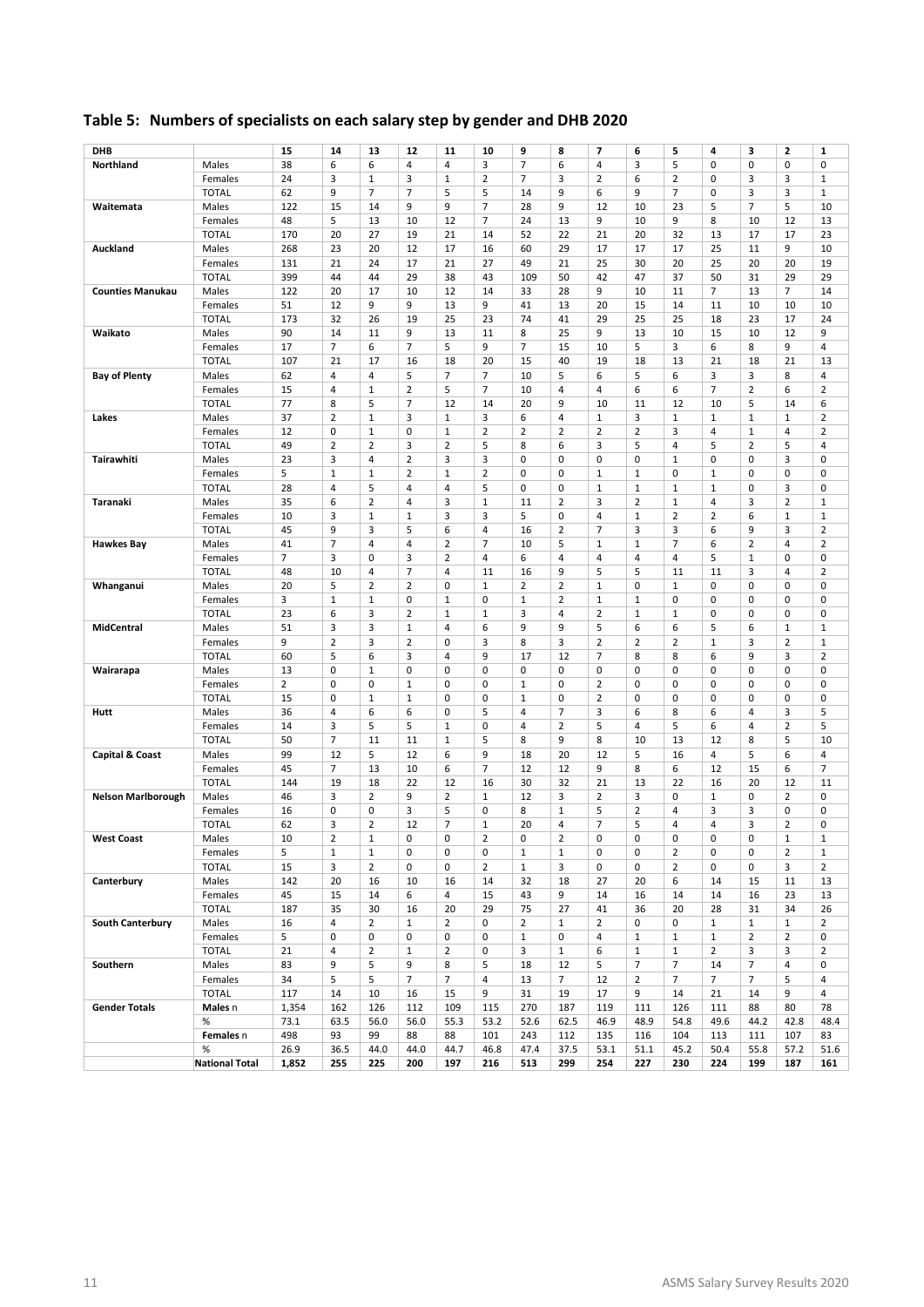## <span id="page-12-0"></span>**Table 6: Numbers of medical and dental officers on each salary step by gender and DHB 2020**

| DHB                       |                       | 14             | 13             | 12             | 11             | 10             | 9              | 8              | 7              | 6              | 5              | 4              | з              | $\overline{\mathbf{2}}$ | 1              |
|---------------------------|-----------------------|----------------|----------------|----------------|----------------|----------------|----------------|----------------|----------------|----------------|----------------|----------------|----------------|-------------------------|----------------|
|                           |                       |                |                |                |                |                |                |                |                |                |                |                |                |                         |                |
| Northland                 | Males                 | 5              | $\mathbf{1}$   | 3              | 0              | 0              | 0              | $\overline{2}$ | $\mathbf{1}$   | $\mathbf{1}$   | 0              | 0              | 2              | 0                       | $\overline{2}$ |
|                           | Females               | 5              | $\mathbf{1}$   | 3              | 0              | 0              | 0              | $\overline{2}$ | $\mathbf{1}$   | 0              | 0              | $\overline{2}$ | 0              | 0                       | 0              |
|                           | <b>TOTAL</b>          | 10             | $\overline{2}$ | 6              | 0              | 0              | 0              | 4              | $\overline{2}$ | $\mathbf{1}$   | 0              | $\overline{2}$ | 2              | 0                       | $\overline{2}$ |
| Waitemata                 | Males                 | 21             | $\mathbf{1}$   | 0              | $\mathbf{1}$   | 3              | $1\,$          | 4              | 3              | 0              | $\overline{2}$ | 0              | $1\,$          | $\overline{2}$          | 5              |
|                           | Females               | 14             | $\overline{2}$ | 0              | 0              | $\mathbf{1}$   | $1\,$          | $\mathbf{1}$   | $\mathbf{1}$   | 3              | 0              | $\mathbf{1}$   | 0              | 4                       | 6              |
|                           | <b>TOTAL</b>          | 35             | 3              | 0              | $\mathbf{1}$   | 4              | $\overline{2}$ | 5              | 4              | 3              | $\overline{2}$ | $\mathbf{1}$   | $1\,$          | 6                       | 11             |
|                           |                       |                |                |                |                |                |                |                |                |                |                |                |                |                         |                |
| Auckland                  | Males                 | 16             | $\mathsf 0$    | $\mathbf{1}$   | $\mathbf{1}$   | $\mathbf 1$    | 0              | $\mathbf 1$    | 0              | 0              | 0              | 4              | 0              | 11                      | 25             |
|                           | Females               | 13             | 0              | $\mathbf{1}$   | $\mathbf{1}$   | 0              | $1\,$          | 3              | $\mathbf{1}$   | $\overline{2}$ | 6              | $\mathbf{1}$   | $\overline{4}$ | 5                       | 28             |
|                           | <b>TOTAL</b>          | 29             | 0              | $\overline{2}$ | $\overline{2}$ | $\mathbf{1}$   | $1\,$          | 4              | 1              | $\overline{2}$ | 6              | 5              | 4              | 16                      | 53             |
| <b>Counties Manukau</b>   | Males                 | $\overline{2}$ | 4              | $\mathbf 1$    | $\overline{2}$ | 0              | $\overline{2}$ | $\mathbf{1}$   | $\mathbf{1}$   | $\mathbf{1}$   | $1\,$          | 0              | 0              | $\mathbf 1$             | 0              |
|                           | Females               | 3              | $\mathbf{1}$   | $\overline{2}$ | 0              | $1\,$          | 4              | 0              | $\mathbf{1}$   | $\,1\,$        | 0              | $1\,$          | 0              | 2                       | $\overline{2}$ |
|                           | <b>TOTAL</b>          | 5              | 5              | 3              | $\overline{2}$ | $1\,$          | 6              | $\mathbf 1$    | $\overline{2}$ | $\overline{2}$ | $\mathbf{1}$   | $1\,$          | 0              | 3                       | $\overline{2}$ |
| Waikato                   | Males                 | 10             | $1\,$          | 3              | 4              | $\overline{2}$ | 3              | $\overline{2}$ | $\overline{2}$ | $\mathbf{1}$   | $\overline{2}$ | 0              | 0              | 0                       | $\mathbf{1}$   |
|                           |                       |                |                |                |                |                |                |                |                |                |                |                |                |                         | $\mathbf 0$    |
|                           | Females               | 6              | 0              | $\mathbf 1$    | 0              | $\mathbf 1$    | 0              | $\overline{2}$ | $\mathbf 1$    | $\mathbf 1$    | $\mathbf 1$    | 0              | 0              | 0                       |                |
|                           | <b>TOTAL</b>          | 16             | $\mathbf{1}$   | 4              | 4              | 3              | 3              | 4              | 3              | $\overline{2}$ | 3              | 0              | 0              | 0                       | $\mathbf 1$    |
| <b>Bay of Plenty</b>      | Males                 | 8              | 0              | 0              | 0              | $\mathbf 1$    | 0              | 0              | 0              | 0              | 0              | 0              | 0              | 0                       | $\mathbf 0$    |
|                           | Females               | $\overline{7}$ | 0              | $\overline{2}$ | 0              | 0              | 0              | 0              | 0              | 0              | 0              | $\overline{2}$ | $\mathbf{1}$   | $\mathbf{1}$            | 0              |
|                           | <b>TOTAL</b>          | 15             | 0              | $\overline{2}$ | 0              | $\mathbf{1}$   | 0              | 0              | 0              | 0              | 0              | 2              | $\mathbf{1}$   | $\mathbf 1$             | $\mathbf 0$    |
| Lakes                     | Males                 | $\mathbf{1}$   | 0              | 0              | 0              | 0              | $1\,$          | 0              | 0              | 0              | 0              | 1              | 0              | 0                       | 0              |
|                           | Females               | $\mathbf 1$    | 0              | 0              | 0              | 0              | 0              | 0              | $\mathbf{1}$   | 0              | 0              | 0              | 0              | $\mathbf{1}$            | 0              |
|                           | <b>TOTAL</b>          | $\overline{2}$ | 0              | 0              | 0              | 0              | $1\,$          | 0              | 1              | 0              | 0              | 1              | 0              | $\mathbf{1}$            | 0              |
|                           |                       |                |                |                |                |                |                |                |                |                |                |                |                |                         |                |
| Tairawhiti                | Males                 | $\mathbf 1$    | 0              | 0              | 0              | 0              | 0              | 0              | 0              | 0              | $1\,$          | 0              | 0              | 0                       | 0              |
|                           | Females               | 0              | 0              | 0              | 0              | 0              | 0              | 0              | 0              | 0              | 0              | 0              | 0              | 0                       | 0              |
|                           | <b>TOTAL</b>          | $1\,$          | 0              | 0              | 0              | 0              | 0              | 0              | 0              | 0              | $1\,$          | 0              | 0              | 0                       | 0              |
| Taranaki                  | Males                 | $\overline{2}$ | 0              | 0              | 0              | 0              | $\mathbf 1$    | 0              | 0              | 0              | 3              | 0              | 1              | 0                       | 0              |
|                           | Females               | $\overline{4}$ | $\mathsf 0$    | 0              | 0              | 0              | 0              | $\overline{2}$ | 0              | 0              | 0              | $\mathbf{1}$   | $1\,$          | 0                       | $\overline{2}$ |
|                           | <b>TOTAL</b>          | 6              | 0              | 0              | 0              | 0              | $1\,$          | $\overline{2}$ | 0              | 0              | 3              | $\mathbf{1}$   | $\overline{2}$ | 0                       | $\overline{2}$ |
| <b>Hawkes Bay</b>         | Males                 | 4              | 0              | $\mathbf{1}$   | 0              | $\mathbf{1}$   | 0              | 0              | 0              | 0              | 0              | 0              | 0              | 0                       | 0              |
|                           |                       |                |                |                |                |                |                |                |                |                |                |                |                |                         |                |
|                           | Females               | 5              | 0              | 0              | 0              | 1              | 0              | $1\,$          | 0              | 0              | 0              | $1\,$          | 0              | 0                       | 0              |
|                           | <b>TOTAL</b>          | 9              | 0              | $\mathbf{1}$   | 0              | $\overline{2}$ | 0              | $1\,$          | 0              | 0              | 0              | $\mathbf{1}$   | 0              | 0                       | 0              |
| Whanganui                 | Males                 | $\mathbf{1}$   | 0              | 0              | 0              | 0              | $1\,$          | 0              | 0              | 0              | 0              | 0              | 0              | 0                       | 0              |
|                           | Females               | $\mathbf{1}$   | $\mathsf 0$    | 0              | 0              | 0              | $\mathbf 1$    | 0              | 0              | $\mathbf 0$    | 0              | 0              | 0              | 0                       | 0              |
|                           | <b>TOTAL</b>          | $\overline{2}$ | 0              | 0              | 0              | 0              | $\overline{2}$ | 0              | 0              | $\mathbf 0$    | 0              | 0              | 0              | 0                       | 0              |
| <b>MidCentral</b>         | Males                 | 3              | $\mathsf 0$    | 0              | 0              | 0              | 0              | 0              | 0              | 0              | 0              | 0              | 0              | 0                       | 0              |
|                           |                       | 6              | 0              | 0              | 0              | 0              | 0              | $1\,$          | 0              | $\mathbf{1}$   | 0              | 0              | 0              | 0                       | 0              |
|                           | Females               |                |                |                |                |                |                |                |                |                |                |                |                |                         |                |
|                           | <b>TOTAL</b>          | 9              | $\mathsf 0$    | 0              | 0              | 0              | 0              | $1\,$          | 0              | $\mathbf{1}$   | 0              | 0              | 0              | 0                       | 0              |
| Wairarapa                 | Males                 | 0              | 0              | 0              | 0              | 0              | 0              | 0              | 0              | 0              | 0              | 0              | 0              | 0                       | 0              |
|                           | Females               | $\mathbf 1$    | $\mathsf 0$    | 0              | 0              | 0              | 0              | 0              | 0              | 0              | 0              | 0              | 0              | 0                       | 0              |
|                           | <b>TOTAL</b>          | $\mathbf{1}$   | 0              | 0              | 0              | 0              | 0              | 0              | 0              | 0              | 0              | 0              | 0              | 0                       | 0              |
| Hutt                      | Males                 | 4              | $\pmb{0}$      | 0              | 0              | 0              | 0              | 0              | 0              | 0              | 0              | 0              | 0              | 0                       | 0              |
|                           | Females               | $\mathbf{1}$   | $1\,$          | 0              | $\mathbf 0$    | 0              | 0              | 0              | 0              | $\mathbf{1}$   | 0              | 0              | 1              | 0                       | $\mathbf 0$    |
|                           | <b>TOTAL</b>          | 5              | $1\,$          | 0              | 0              | 0              | 0              | $\mathbf 0$    | 0              | $\mathbf{1}$   | 0              | 0              | $1\,$          | 0                       | 0              |
|                           |                       | $\mathbf{1}$   | $\mathbf{1}$   | 0              | 0              | 0              | 0              | 0              | 0              | 0              | 0              | 0              | 0              | 0                       | $\mathbf 0$    |
| Capital & Coast           | Males                 |                |                |                |                |                |                |                |                |                |                |                |                |                         |                |
|                           | Females               | 6              | $\pmb{0}$      | 0              | 0              | 0              | 0              | 0              | 0              | 0              | 0              | 0              | 0              | 0                       | 0              |
|                           | <b>TOTAL</b>          | $\overline{7}$ | $\mathbf{1}$   | 0              | 0              | 0              | 0              | 0              | 0              | 0              | 0              | 0              | 0              | 0                       | 0              |
| <b>Nelson Marlborough</b> | Males                 | 8              | $\pmb{0}$      | 0              | 0              | 0              | 0              | 0              | 0              | 0              | 0              | 0              | 0              | 0                       | 0              |
|                           | Females               | 3              | 0              | 0              | 0              | 0              | $1\,$          | 0              | 0              | 0              | 0              | 0              | 0              | 0                       | 0              |
|                           | <b>TOTAL</b>          | 11             | 0              | 0              | 0              | 0              | $1\,$          | 0              | 0              | 0              | 0              | 0              | 0              | 0                       | $\mathbf 0$    |
| <b>West Coast</b>         | Males                 | 4              | 0              | 0              | 0              | 0              | 0              | 0              | 0              | 0              | 0              | 0              | 0              | 0                       | 0              |
|                           | Females               | $1\,$          | 0              | 0              | 0              | 0              | 0              | 0              | 0              | 0              | 0              | 0              | 0              | 0                       | 0              |
|                           | <b>TOTAL</b>          | 5              | 0              | 0              | 0              | 0              | 0              | 0              | $\mathbf 0$    | $\pmb{0}$      | 0              | $\mathbf 0$    | 0              | 0                       | 0              |
|                           |                       |                |                |                |                |                |                |                |                |                |                |                |                |                         |                |
| Canterbury                | Males                 | 8              | $1\,$          | $\mathbf 1$    | 0              | 0              | $\overline{2}$ | $\pmb{0}$      | 0              | $\pmb{0}$      | 0              | 0              | 0              | $\overline{2}$          | 4              |
|                           | Females               | 9              | $\,1\,$        | 3              | 0              | $\overline{2}$ | $\mathbf 1$    | 3              | $\pmb{0}$      | $\pmb{0}$      | 0              | $\mathbf 1$    | $1\,$          | 3                       | $\overline{2}$ |
|                           | <b>TOTAL</b>          | 17             | $\overline{2}$ | 4              | 0              | $\overline{2}$ | 3              | 3              | 0              | $\pmb{0}$      | 0              | $\mathbf 1$    | $1\,$          | 5                       | 6              |
| <b>South Canterbury</b>   | Males                 | $\overline{2}$ | $\pmb{0}$      | $\pmb{0}$      | $\mathbf 1$    | $\pmb{0}$      | $\pmb{0}$      | $\pmb{0}$      | $\mathbf 0$    | $\pmb{0}$      | $\mathbf 1$    | 0              | 0              | 0                       | 0              |
|                           | Females               | 0              | $\pmb{0}$      | 0              | 0              | $\mathsf 0$    | 0              | 0              | 0              | 0              | 0              | 0              | 0              | 0                       | 0              |
|                           | <b>TOTAL</b>          | $\overline{2}$ | 0              | 0              | $\mathbf{1}$   | 0              | 0              | 0              | 0              | 0              | $\mathbf 1$    | 0              | 0              | 0                       | 0              |
| Southern                  | Males                 | 3              | $\mathbf 1$    | $\mathbf 1$    | 0              | $\mathbf{1}$   | $\mathbf 1$    | 0              | $\mathbf 1$    | 0              | $1\,$          | 0              | 0              | $\overline{2}$          | 0              |
|                           |                       |                |                |                |                |                |                |                |                |                |                |                |                |                         |                |
|                           | Females               | $\overline{2}$ | 0              | $\mathbf 1$    | 0              | 0              | 0              | $\mathbf 1$    | $\mathbf 1$    | 0              | $\mathbf 1$    | 0              | 0              | 0                       | 0              |
|                           | <b>TOTAL</b>          | 5              | $\mathbf{1}$   | $\overline{2}$ | 0              | $\mathbf{1}$   | $\mathbf 1$    | $\mathbf{1}$   | $\overline{2}$ | 0              | $\overline{2}$ | 0              | 0              | $\overline{2}$          | 0              |
| <b>Gender Totals</b>      | Males n               | 104            | 10             | 11             | 9              | 9              | 12             | 10             | 8              | 3              | 11             | 5              | $\overline{4}$ | 18                      | 37             |
|                           | %                     | 54.2           | 62.5           | 45.8           | 90.0           | 60.0           | 57.1           | 38.5           | 53.3           | 25.0           | 57.9           | 33.3           | 33.3           | 52.9                    | 48.1           |
|                           | Females n             | 88             | 6              | 13             | $\mathbf{1}$   | 6              | 9              | 16             | $\overline{7}$ | 9              | 8              | 10             | 8              | 16                      | 40             |
|                           | %                     | 45.8           | 37.5           | 54.2           | 10.0           | 40.0           | 42.9           | 61.5           | 46.7           | 75.0           | 42.1           | 66.7           | 66.7           | 47.1                    | 51.9           |
|                           | <b>National Total</b> | 189            | 30             | ${\bf 19}$     | 13             | ${\bf 18}$     | ${\bf 14}$     | 23             | 20             | ${\bf 21}$     | 23             | 18             | 18             | 30                      | 85             |
|                           |                       |                |                |                |                |                |                |                |                |                |                |                |                |                         |                |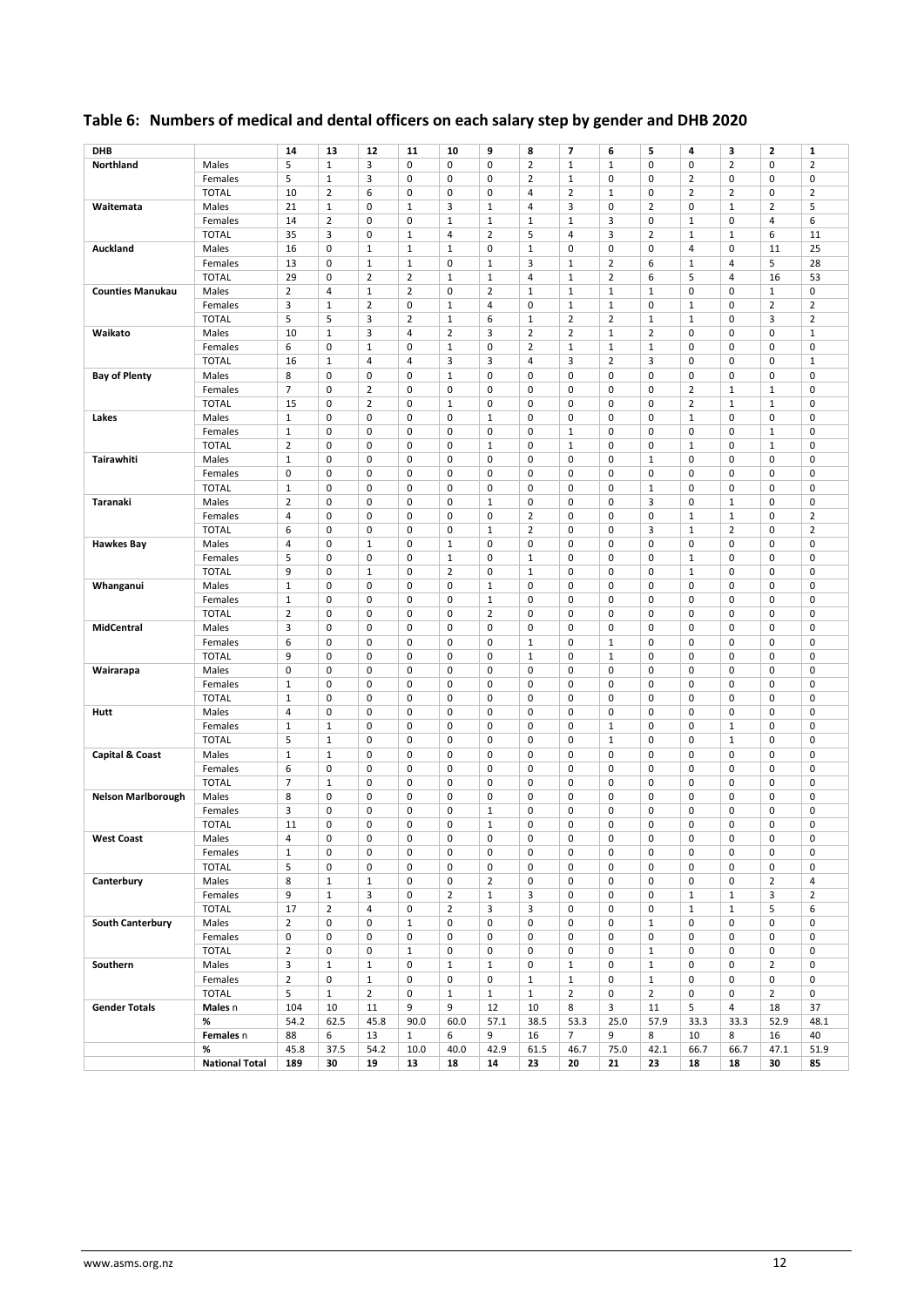

Figures 5 and 6 display the proportion of the workforce on the top step of the salary scale over the past 14 years including the proportion of women and men sitting on the top step over the same time frame.

#### <span id="page-13-0"></span>**Figure 5: Proportion of specialists and by gender on the top step of the salary scale from 2006-2020**

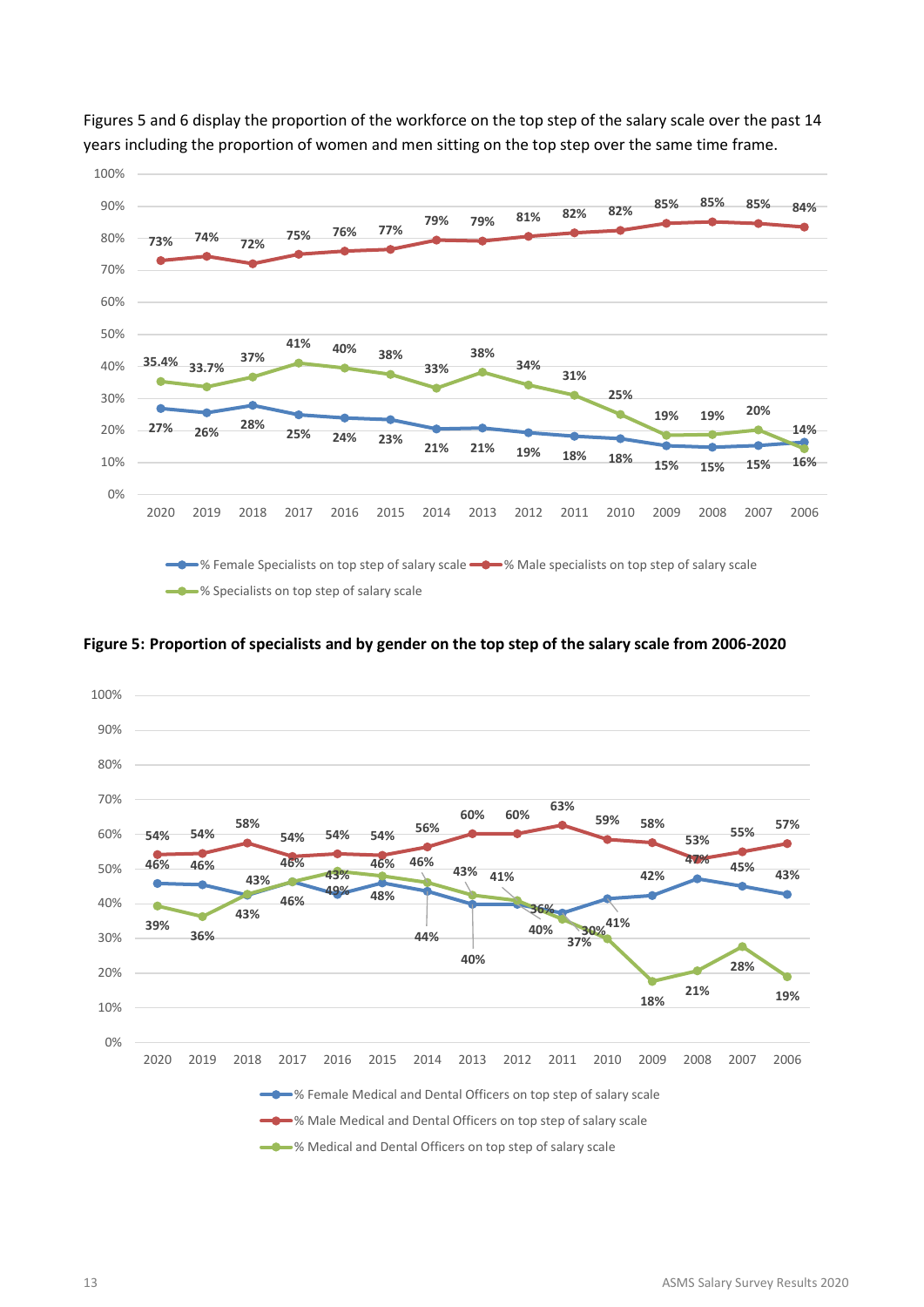#### <span id="page-14-0"></span>**Figure 6: Proportion of medical and dental officers and by gender on the top step of the salary scale from 2006-2020**

Figures 7 and 8 track the total numbers of specialists and medical and dental officers over the past 14 years including how these numbers are split according to gender. Figure 7 suggests that the numbers of women specialists are growing and that the proportionate gender balance of the specialist workforce is gradually evening out. For medical and dental officers, the numbers are relatively static and the male/female ratios proportionately more even than in the specialist workforce (Figure 8).



<span id="page-14-1"></span>**Figure 7: Total number and proportion of specialists by gender 2006-2020**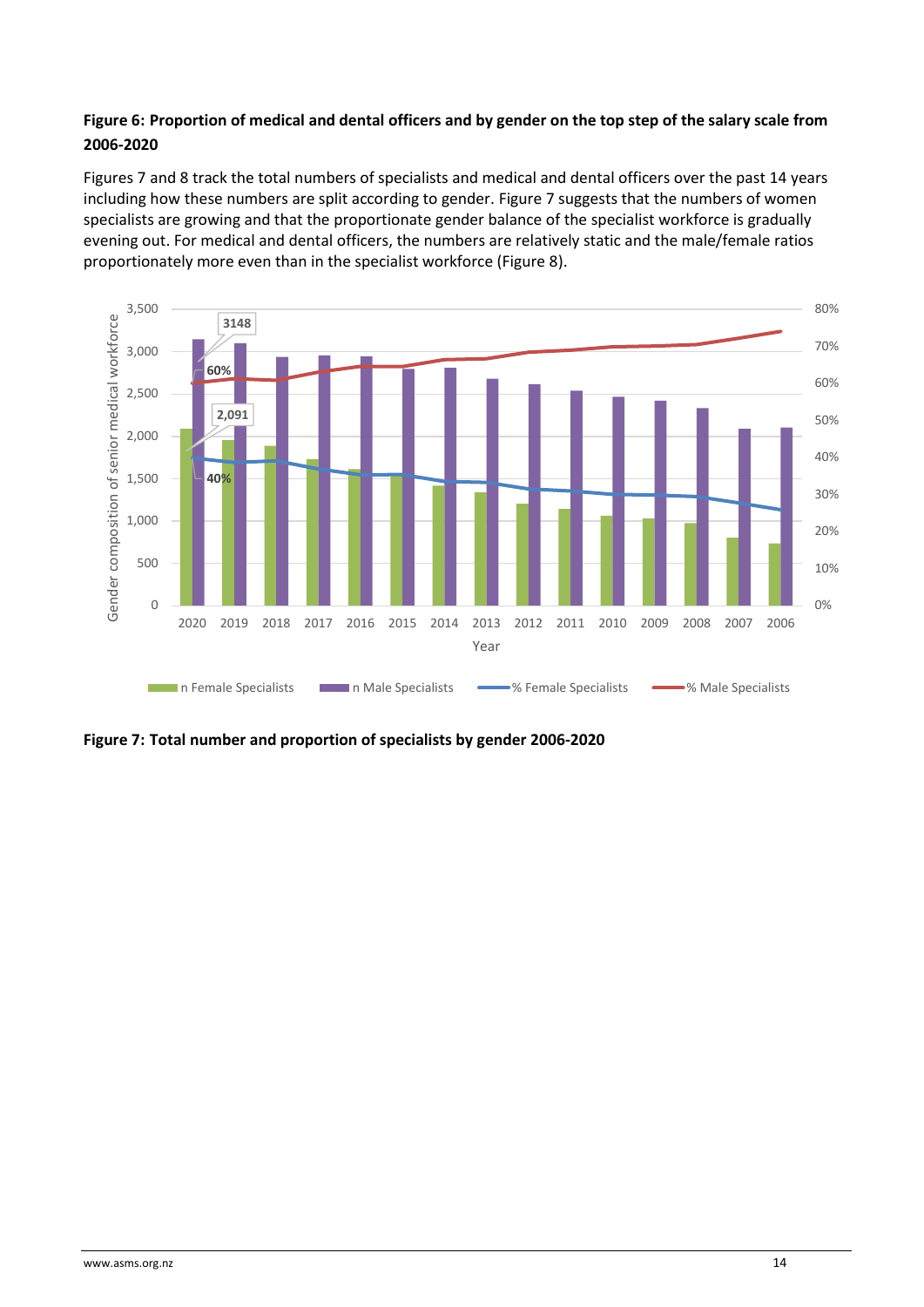

<span id="page-15-0"></span>**Figure 8: Total number and proportion of medical and dental officers by gender 2006-2020**